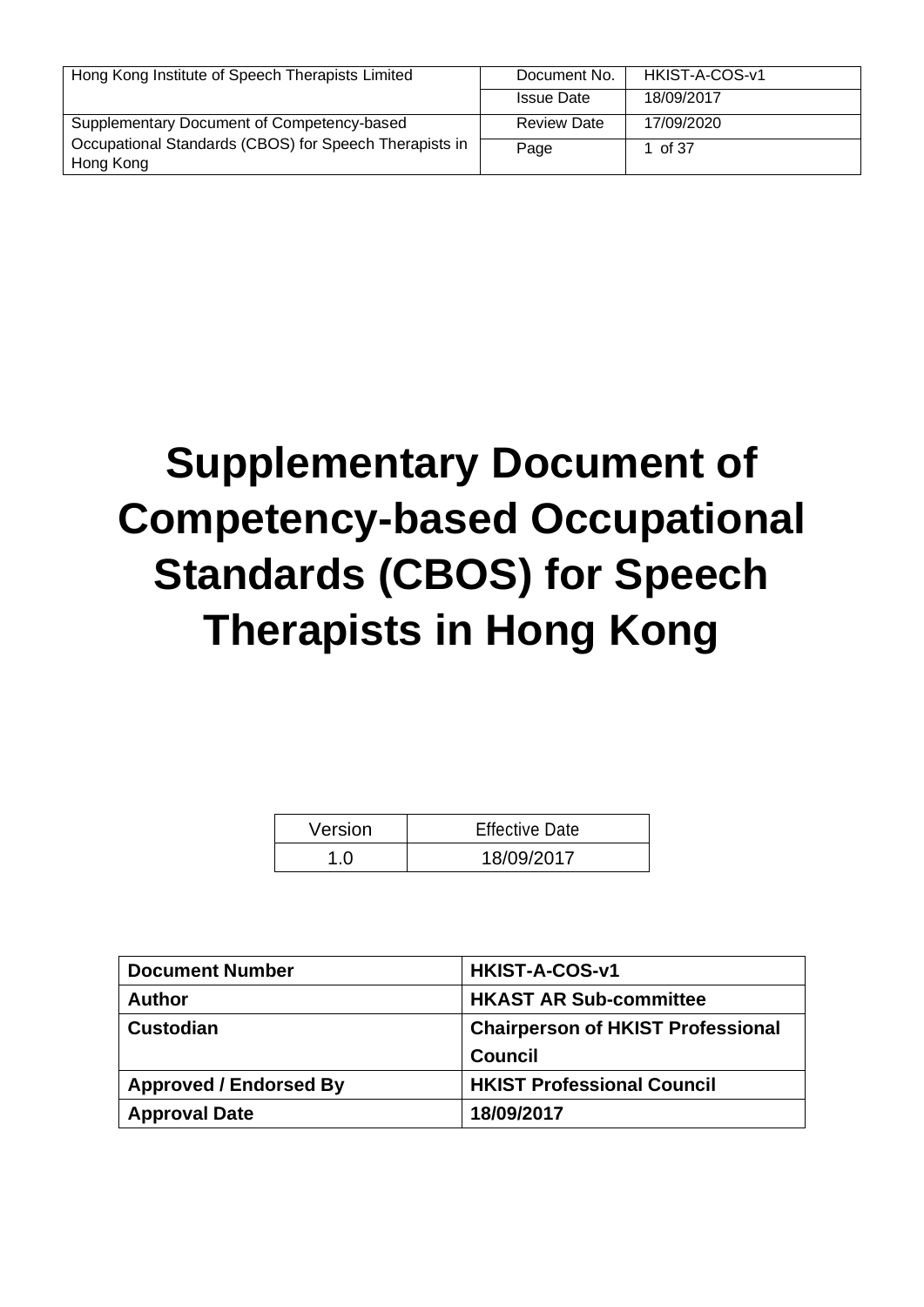| Hong Kong Institute of Speech Therapists Limited       | Document No.       | HKIST-A-COS-v1 |
|--------------------------------------------------------|--------------------|----------------|
|                                                        | <b>Issue Date</b>  | 18/09/2017     |
| Supplementary Document of Competency-based             | <b>Review Date</b> | 17/09/2020     |
| Occupational Standards (CBOS) for Speech Therapists in | Page               | 2 of 37        |
| Hong Kong                                              |                    |                |

# **1.0 Background**

1.1 The Supplementary Document of Competency-based Occupational Standards for Speech Therapists (CBOS) was originally compiled by The Hong Kong Association of Speech Therapists (HKAST) Membership Eligibility Committee in 2015. It was adopted as a supplement document in the educational requirement for membership eligibility of HKAST after thorough consultation among speech therapists in Hong Kong. The Committee, as a whole, is formed by representative delegates from the academia in speech therapy and a range of clinical settings in Hong Kong. Each member of the Committee contributed to this supplementary document.

#### **Members of HKAST Membership Eligibility Committee**

#### **Institutional representatives:**

| Dr. CHAN Angel Wing Shan             | Ms. LAU Suk Han (Polly)              |
|--------------------------------------|--------------------------------------|
| <b>Assistant Professor</b>           | <b>Senior Teaching Fellow</b>        |
| The Hong Kong Polytechnic University | The Hong Kong Institute of Education |
|                                      |                                      |
| Dr. WONG Mei Yin Anita               | Prof. WONG Patrick Chun Man          |
| Associate Professor                  | Professor                            |
| The University of Hong Kong          | The Chinese University of Hong Kong  |

#### **Invited Representatives from Major Service Sectors:**

| Mr. AU Chi Yeung (Danny)<br>Chairperson                                          | Ms. CHAN Wai Kei Amy<br><b>Speech Therapist</b>                                    |
|----------------------------------------------------------------------------------|------------------------------------------------------------------------------------|
| <b>HKAST 2013-14</b>                                                             | <b>Child Assessment Service</b>                                                    |
| Ms. CHAN Ka Lam Jess<br><b>Service Supervisor</b><br>Hong Kong Christian Service | Ms. CHEUNG Pui Sze (Pensy)<br>Speech Therapist (Senior Supervisor)<br>Po Leung Kuk |
| Ms. FOO Shun Yee Sophia                                                          | Ms. KWOK Chui Ling Irene                                                           |
| <b>Senior Speech Therapist</b>                                                   | <b>Senior Speech Therapist</b>                                                     |
| Hong Chi Association                                                             | <b>Hospital Authority</b>                                                          |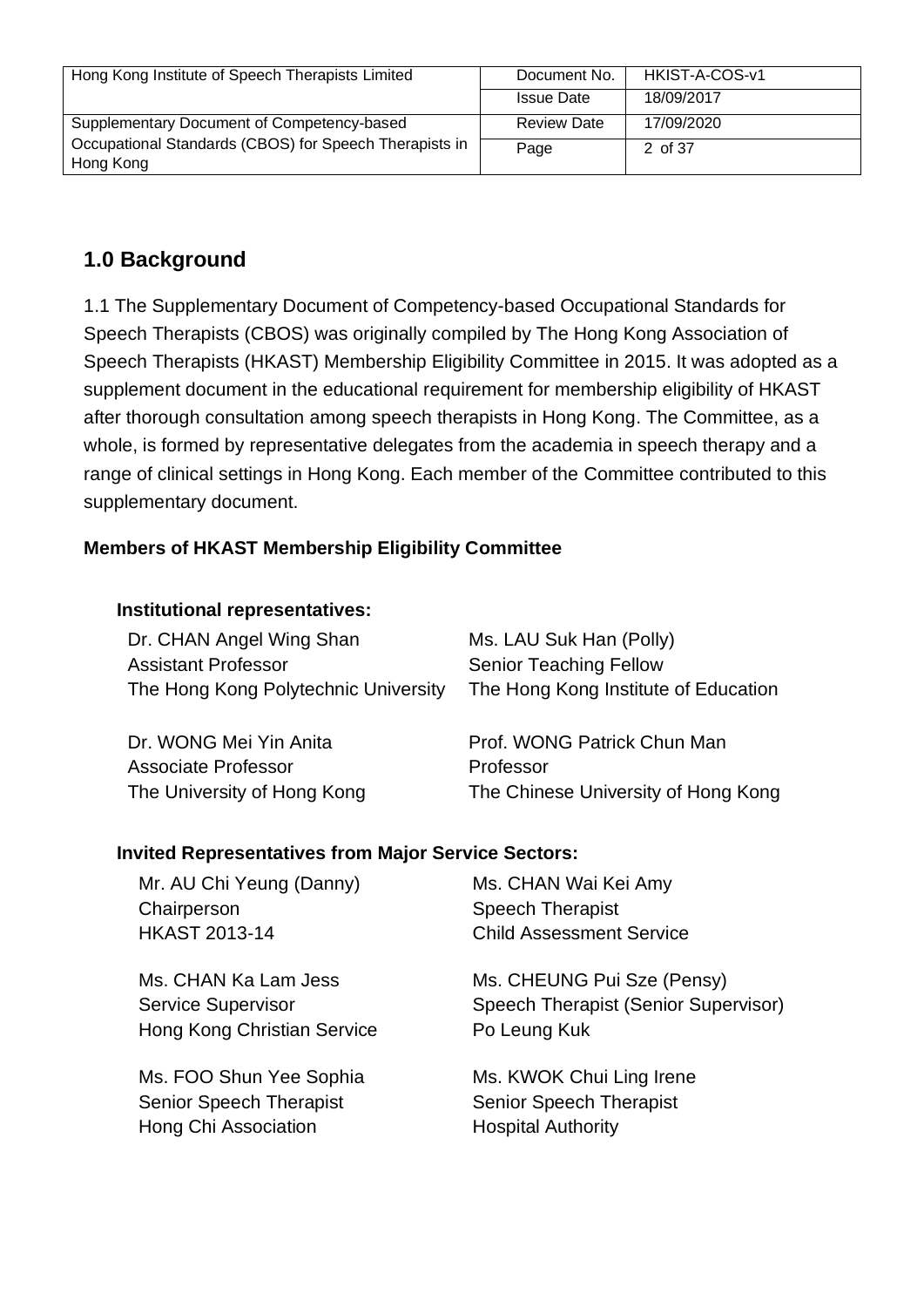| Hong Kong Institute of Speech Therapists Limited                    | Document No.       | HKIST-A-COS-v1 |
|---------------------------------------------------------------------|--------------------|----------------|
|                                                                     | <b>Issue Date</b>  | 18/09/2017     |
| Supplementary Document of Competency-based                          | <b>Review Date</b> | 17/09/2020     |
| Occupational Standards (CBOS) for Speech Therapists in<br>Hong Kong | Page               | 3 of 37        |

Mr. LAI King Lok (Joshua) **Chairperson** HKAST 2014-15

Ms. LEE Hoi Lam Caroline Specialist (Speech Therapy) Education Bureau

Ms. LUI Lai Yee (Aster) Speech Therapist Caritas Hong Kong

Ms. YAN Ka Lee (Gladys) Senior Speech Therapist SAHK

Ms. LAI Sau King (Yvonne) Senior Speech Therapist Heep Hong Society

Mr. LEE Kam Shing (Raymond) Speech Therapist Private Sector

Mr. PUN Yan Hung Eric Senior Speech Therapist Hospital Authority

#### **HKAST Membership Eligibility Sub-Committee Members**

| Mr. AU Andrew Yat Chun            | Ms. IP Shuk Fan (Anita) |
|-----------------------------------|-------------------------|
| Mr. LAW Thomas Ka Tung (Convenor) | Mr. LEE Eddie Hau Kit   |

#### **HKAST Membership Approval Sub-Committee:**

Dr. LEE Yuet Sheung Kathy Associate Professor The Chinese University of Hong Kong Dr. LEUNG Man Tak Associate Professor The Hong Kong Polytechnic University

Dr. TO Kit Sum (Carol) Associate Professor The University of Hong Kong

1.2 Hong Kong Institute of Speech Therapists Limited (HKIST) continue to adopt the HKAST Supplementary Document for CBOS in accreditation of speech therapists. Minor amendments were made after reviews to suit the application in HKIST.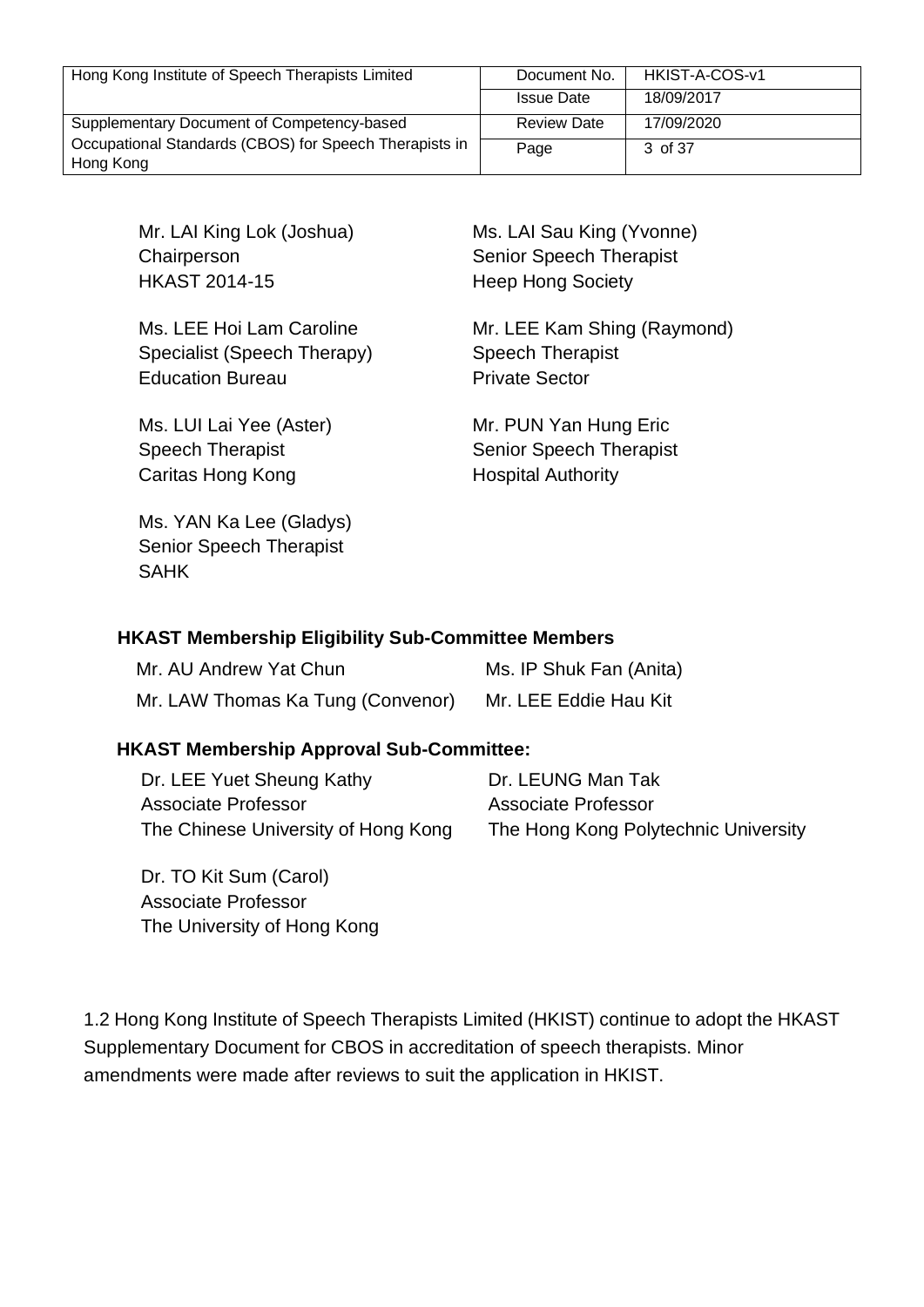| Hong Kong Institute of Speech Therapists Limited       | Document No.       | HKIST-A-COS-v1 |
|--------------------------------------------------------|--------------------|----------------|
|                                                        | <b>Issue Date</b>  | 18/09/2017     |
| Supplementary Document of Competency-based             | <b>Review Date</b> | 17/09/2020     |
| Occupational Standards (CBOS) for Speech Therapists in | Page               | 4 of 37        |
| Hong Kong                                              |                    |                |

# **2.0 ORIGIN AND AIMS OF THIS DOCUMENT**

HKIST is the recognized organization for speech therapists in Hong Kong. HKIST adopts the Competency-based Occupational Standards (CBOS): Entry-Level, 2011 developed by Speech Pathology Australia as the framework of educational and clinical standards required for Accredited Speech Therapists. Therefore, the qualification of an applicant as an Accredited Speech Therapist will be determined with reference to the standards stated in CBOS 2011.

The CBOS 2011 is employed by speech therapy associations across a number of countries as one of their accreditation criteria. It outlines the minimum skills, knowledge base, and attitudes required for entry-level practice in the profession.

Some required skills outlined in CBOS 2011, however, are culturally and contextually specific to the original country and may not be applicable to the Hong Kong context. This supplementary document is developed after thorough discussions and considerations of the Committee so that its descriptions comply with the local context.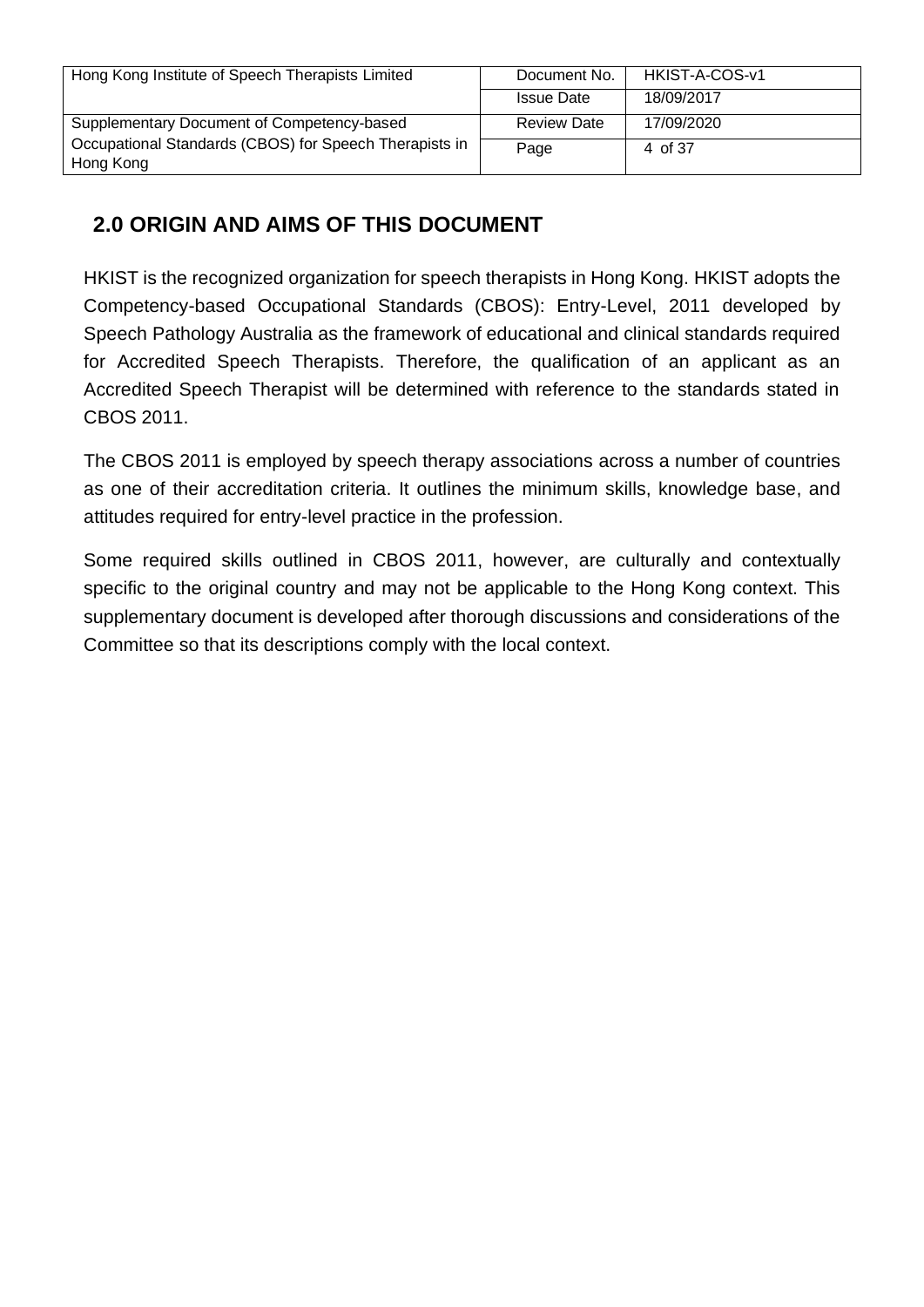| Hong Kong Institute of Speech Therapists Limited                    | Document No.       | HKIST-A-COS-v1 |
|---------------------------------------------------------------------|--------------------|----------------|
|                                                                     | <b>Issue Date</b>  | 18/09/2017     |
| Supplementary Document of Competency-based                          | <b>Review Date</b> | 17/09/2020     |
| Occupational Standards (CBOS) for Speech Therapists in<br>Hong Kong | Page               | 5 of 37        |

# **3.0 DEFINITION OF TERMS IN CBOS**

General changes which apply to the whole document:

- 3.1 From "Australia" to "Hong Kong",
- 3.2 From "Speech Pathology Australia (SPA)" to "Hong Kong Institute of Speech Therapists (HKIST)",
- 3.3 From "speech pathology" to "speech therapy", and
- 3.4 From "speech pathologist" to "speech therapist".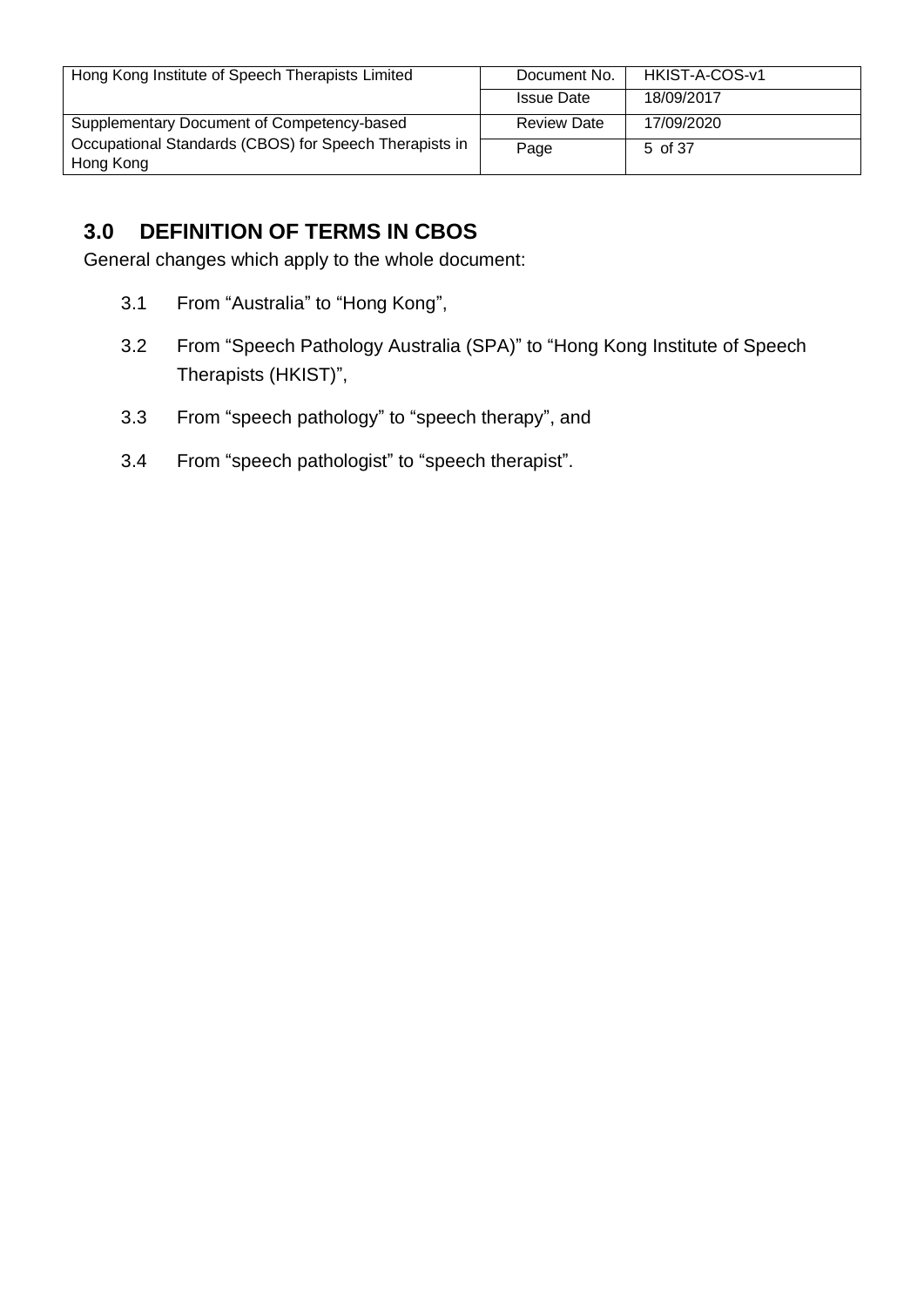| Hong Kong Institute of Speech Therapists Limited       | Document No.       | HKIST-A-COS-v1 |
|--------------------------------------------------------|--------------------|----------------|
|                                                        | <b>Issue Date</b>  | 18/09/2017     |
| Supplementary Document of Competency-based             | <b>Review Date</b> | 17/09/2020     |
| Occupational Standards (CBOS) for Speech Therapists in | Page               | 6 of 37        |
| Hong Kong                                              |                    |                |

# **4.0 LISTS OF MODIFICATIONS**

Modifications specified in this supplementary document are made in reference to Competency-Based Occupational Standards (CBOS): Entry-Level, 2011.

The section of Defining 'Entry level' on Page 2 of CBOS 2011 will be modified as follows:

Original text:

# **Defining 'Entry level'**

Entry level for speech pathologists in Australia is defined as:

- 1. the point equivalent to graduation with a degree from a course in speech pathology from an Australian university which has been accredited by Speech Pathology Australia. Currently, in Australia, graduates may enter the profession with either a Bachelor or Masters Degree. Regardless of degree, graduates must meet the minimum requirements set out in this document
- 2. the minimum requirements to be met before employment as a speech therapist in Australia, if not a graduate from an Australian institution
- 3. the first 12 months of practice as a speech pathologist in Australia.

Revised text:

# **Defining 'Entry level'**

Entry level for **speech therapists** in **Hong Kong** is defined as:

- 1. the point equivalent to graduation with a degree from a course in **speech therapy** from **a recognized tertiary institution in Hong Kong**
- 2. the minimum requirements to be met before employment as a **speech therapist** in **Hong Kong**, if not a graduate from a **Hong Kong** institution
- 3. the first 12 months of **consecutive** practice as **a speech therapist** in **Hong Kong**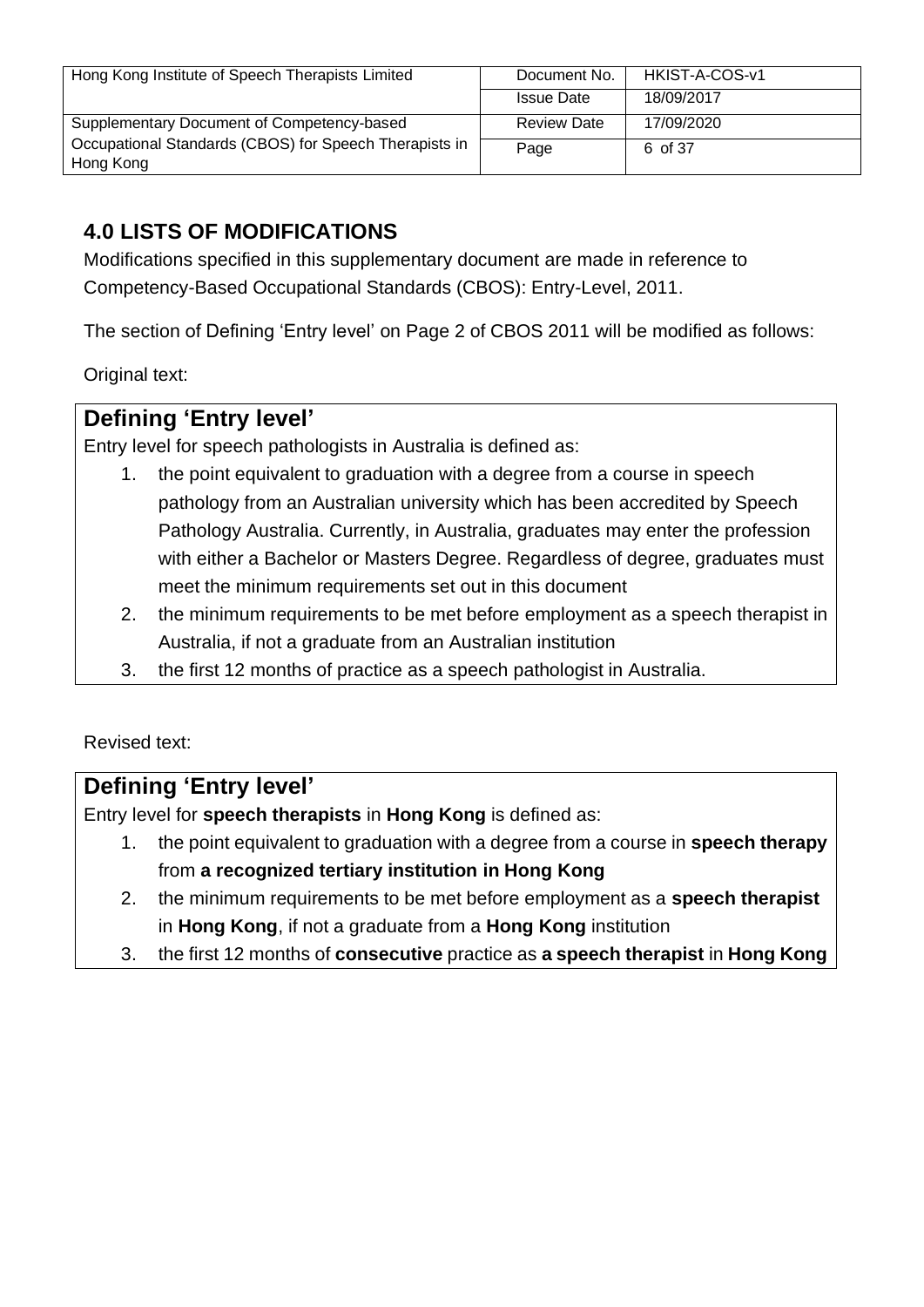| Hong Kong Institute of Speech Therapists Limited       | Document No.       | HKIST-A-COS-v1 |
|--------------------------------------------------------|--------------------|----------------|
|                                                        | <b>Issue Date</b>  | 18/09/2017     |
| Supplementary Document of Competency-based             | <b>Review Date</b> | 17/09/2020     |
| Occupational Standards (CBOS) for Speech Therapists in | Page               | 7 of 37        |
| Hong Kong                                              |                    |                |

## **The section of Unit 1 on Page 11 of CBOS 2011 will be modified as follows:**

Original text:

# **Unit 1: Assessment:**

In assessment, the speech pathologist investigates the client's communication and/or swallowing condition and explores the primary concerns of the client with his/her consent. The best available evidence is used to underpin assessment.

Comprehensive assessment includes the components of the International Classification of Functioning, Disability and Health (ICF) (WHO, 2001):

• identifying the underlying body functions and structures that impair the client's communication

and swallowing abilities

- identifying the extent to which the communication and swallowing condition impacts on the client's ability to perform everyday life activities
- identifying how to facilitate the client's participation in educational, employment and social interactions on a daily basis.

The speech pathologist must collaborate with the client and their significant others/caregivers (where necessary) in all decision making. Collaboration and/or negotiation may also involve other professionals involved with the client and the person who made the referral.

Assessment of the communication and/or swallowing condition takes into consideration the client's preferred language/s and is completed in a culturally competent manner.

The assessment must be appropriate to the workplace context of the service provider and consider all appropriate workplace legislation (e.g. anti-discrimination, occupational health and safety, privacy and freedom of information).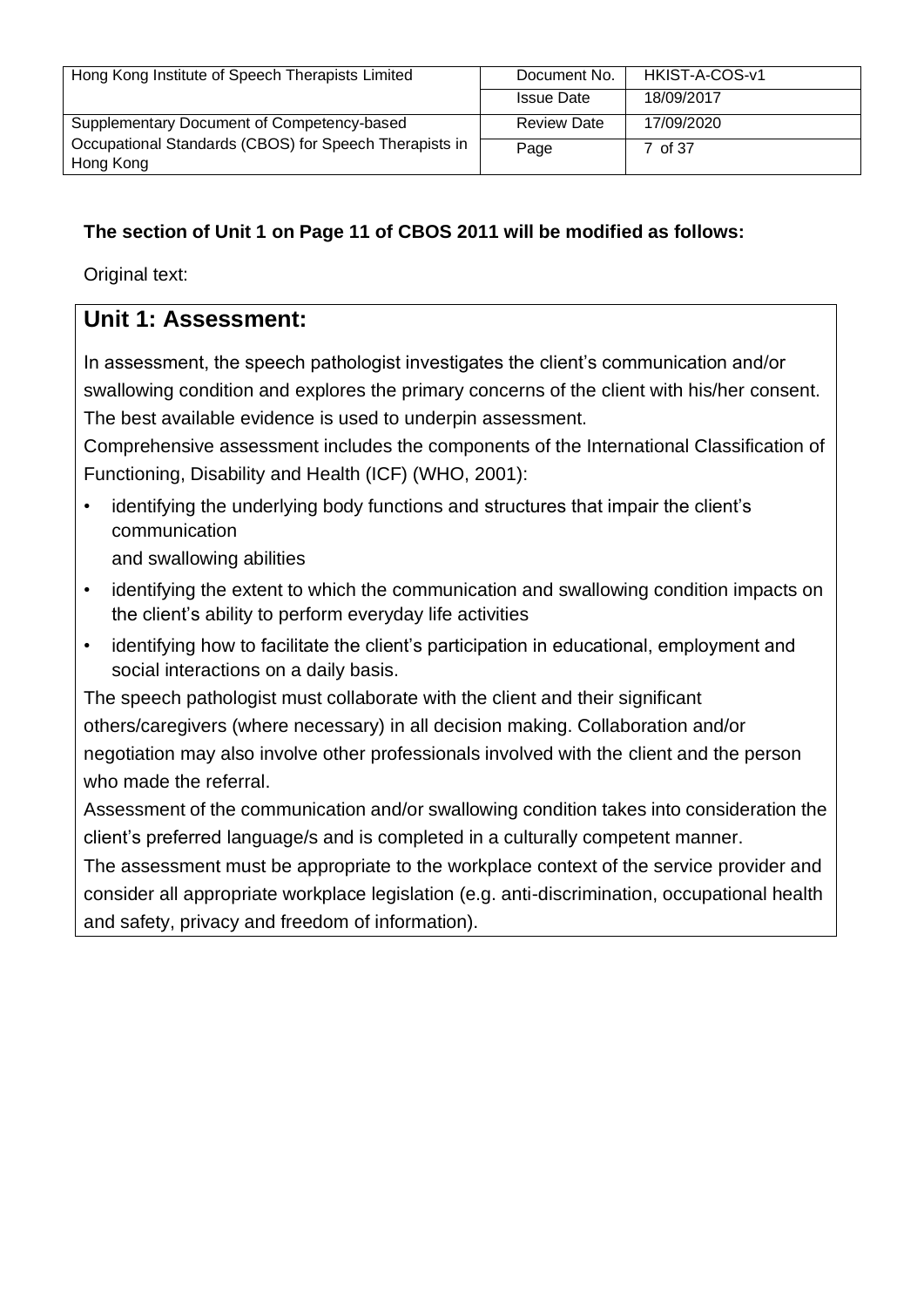| Hong Kong Institute of Speech Therapists Limited       | Document No.       | HKIST-A-COS-v1 |
|--------------------------------------------------------|--------------------|----------------|
|                                                        | <b>Issue Date</b>  | 18/09/2017     |
| Supplementary Document of Competency-based             | <b>Review Date</b> | 17/09/2020     |
| Occupational Standards (CBOS) for Speech Therapists in | Page               | 8 of 37        |
| Hong Kong                                              |                    |                |

Revised text:

# **Unit 1: Assessment:**

In assessment, the **speech therapist** investigates the client's communication and/or swallowing condition and explores the primary concerns of the client with his/her consent. The best available evidence is used to underpin assessment.

Comprehensive assessment includes the components of the International Classification of Functioning, Disability and Health (ICF) (WHO, 2001):

- identifying the underlying body functions and structures that impair the client's communication and swallowing abilities
- identifying the extent to which the communication and swallowing condition impacts on the client's ability to perform everyday life activities
- identifying how to facilitate the client's participation in educational, employment and social interactions on a daily basis.

The **speech therapist** must collaborate with the client and their significant others/caregivers (where necessary) in all decision making. Collaboration and/or negotiation may also involve other professionals involved with the client and the person who made the referral.

Assessment of the communication and/or swallowing condition takes into consideration the client's preferred language/s and is completed in a culturally competent manner.

The assessment must be appropriate to the **clientele** of the service provider and consider all appropriate workplace legislation (e.g. anti-discrimination, occupational health and safety, privacy and freedom of information).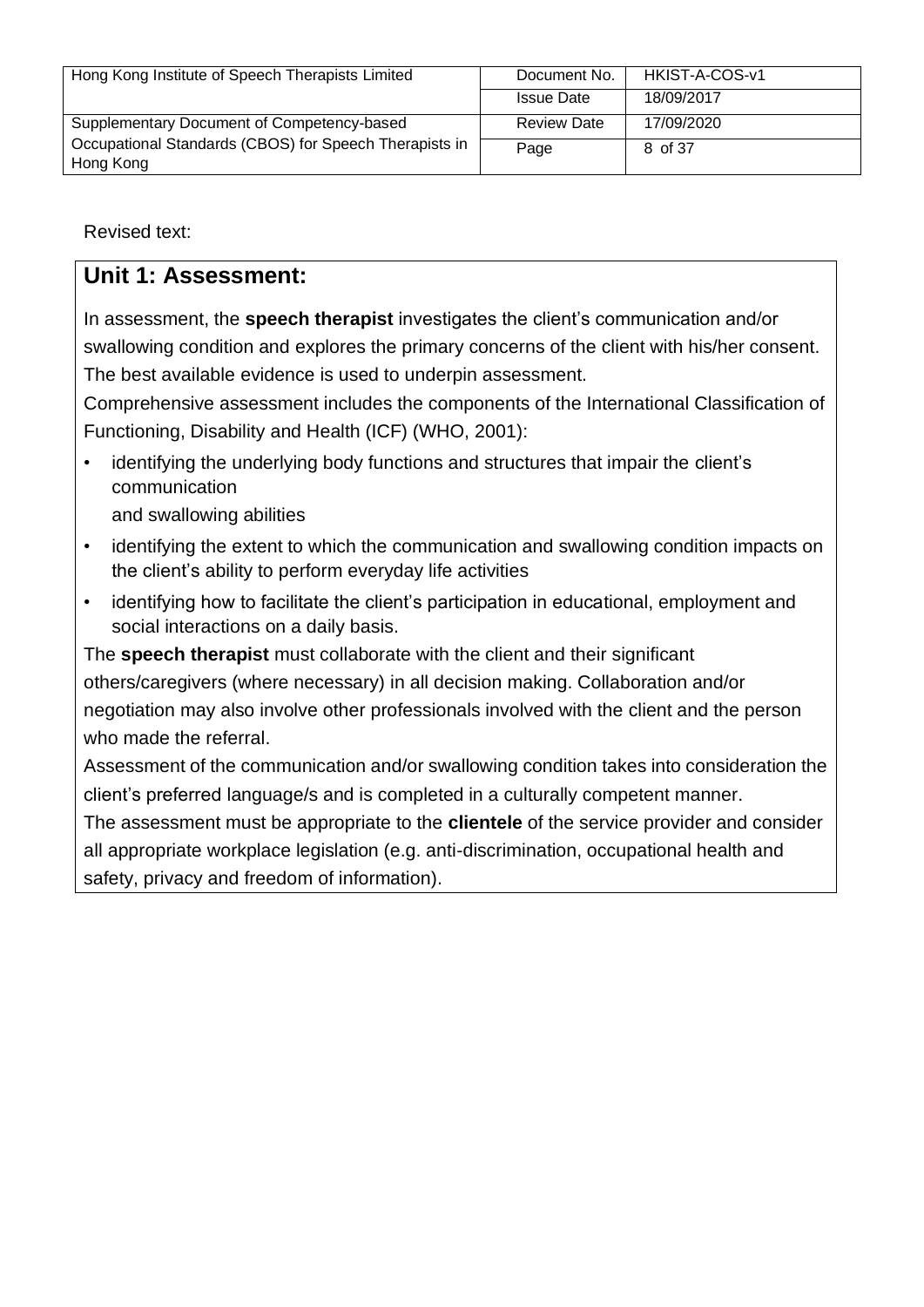| Hong Kong Institute of Speech Therapists Limited       | Document No.       | HKIST-A-COS-v1 |
|--------------------------------------------------------|--------------------|----------------|
|                                                        | <b>Issue Date</b>  | 18/09/2017     |
| Supplementary Document of Competency-based             | <b>Review Date</b> | 17/09/2020     |
| Occupational Standards (CBOS) for Speech Therapists in | Page               | 9 of 37        |
| Hong Kong                                              |                    |                |

# **The section of Element 1.1 on Page 11 and 12 of CBOS 2011 will be modified as follows:**

Original text:

# **Element 1.1**

**Investigate and document the client's communication and/or swallowing condition and explore the primary concerns of the client.**

Information may be gathered from the significant other people in the client's life where necessary.

#### **Performance Criteria**

- 1. Obtain the client's perceptions and description of the communication and/or swallowing condition.
- 2. Obtain a case history: holistic consideration of the client's medical history, physical, cognitive functioning and environmental factors that may impact on the swallowing or communication condition.
- 3. Establish the impact of the communication and/or swallowing condition in relation to the client and significant others. (Include components of the ICF described earlier.)
- 4. Document the importance the client or family attributes to the communication and/or swallowing condition and consider it in relation to other life factors.
- 5. Discuss and establish the client's desired outcome in relation to the nature of the communication and/or swallowing condition.
- 6. Establish the need for the assessment of the client's communication and/or swallowing with the consent of the client and in relation to the referral.
- 7. Discuss the client's communication and/or swallowing condition in a sensitive and empathic manner with the client and the client's significant others using appropriate interview techniques.
- 8. Integrate information obtained from assessment using knowledge, clinical reasoning (COMPASS®), decision-making and evidence-based practice to develop an interpretation of the data.
- 9. Obtain and document the client's goals and life circumstances. Determine speech pathology service options for achieving the goals in partnership with the client, their nominated significant other and, where necessary, the service provider.
- 10.Note any requirement or potential need for other assessments and/or support for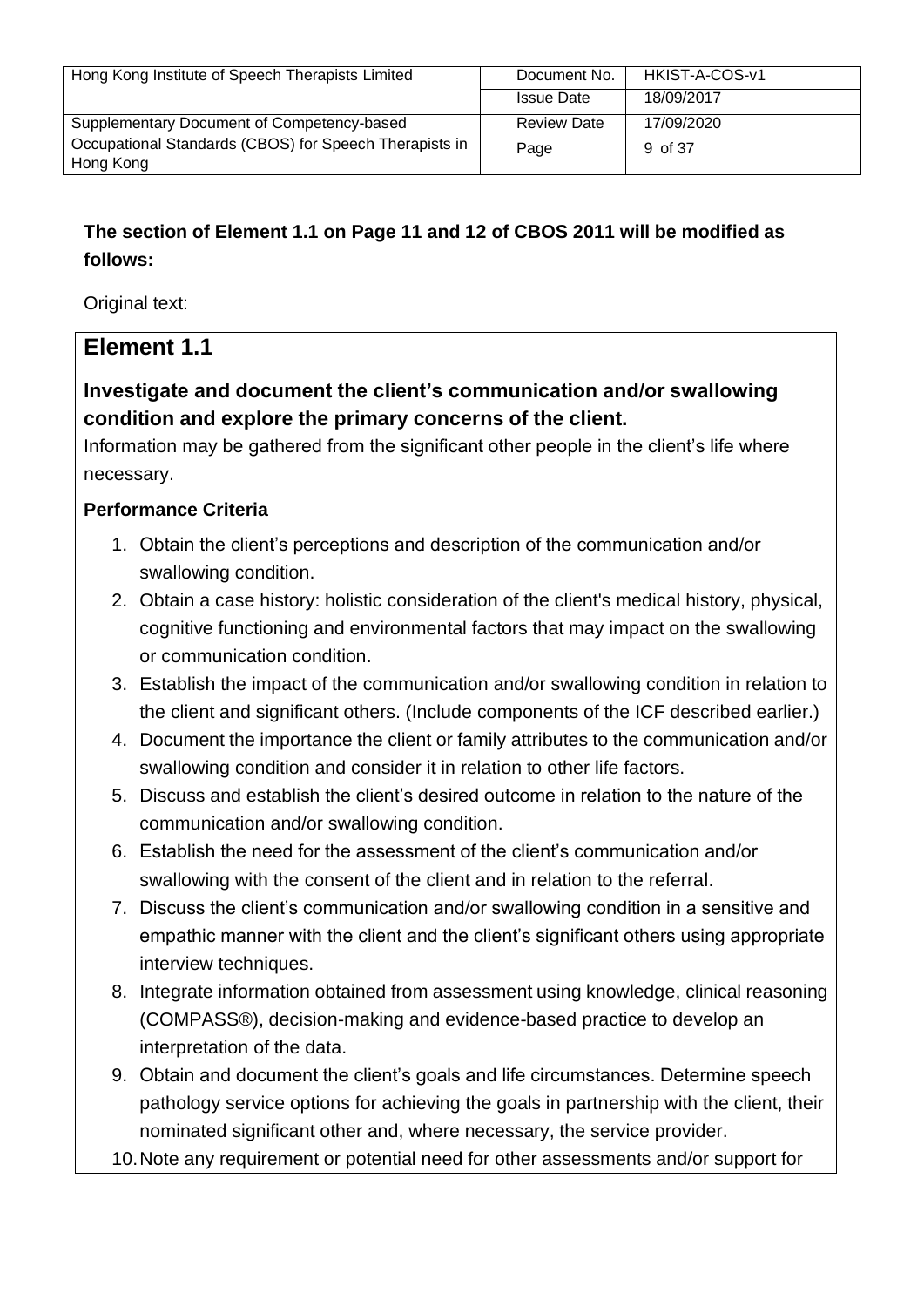| Hong Kong Institute of Speech Therapists Limited       | Document No.       | HKIST-A-COS-v1 |
|--------------------------------------------------------|--------------------|----------------|
|                                                        | <b>Issue Date</b>  | 18/09/2017     |
| Supplementary Document of Competency-based             | <b>Review Date</b> | 17/09/2020     |
| Occupational Standards (CBOS) for Speech Therapists in | Page               | 10 of 37       |
| Hong Kong                                              |                    |                |

the client and take steps to facilitate their provision.

- 11.Ensure that information gathered is not released without the informed consent of the client, guardian or significant other, and maintain confidentiality at all times in accordance with Speech Pathology Australia's Code of Ethics, freedom of information and privacy legislation.
- 12.Record information accurately and systematically, in the English language, and according to the needs of the reader and the service provider's requirements.

## **Cues for this element**

Interview processes:

- development of rapport
- direct questioning (e.g. history of hospitalisation)
- reflective questioning (e.g. determining client's perceptions of swallowing difficulties)
- responsive questioning (e.g. responding to the parent who is expressing guilt)
- use of questionnaires (e.g. collect developmental information)
- responses to the client's verbal and non-verbal communication
- listening skills that are adapted to the context of the interview.

Types of information:

- biographical, medical and/or developmental
- social skills and pragmatic communication
- cultural and linguistic information, including attitudes towards disability, intervention and community support (obtained from client or significant other)
- the value placed on communication and/or swallowing skills by the client and his/her family
- psychological (including cognitive, psycho-emotional and/or mental health)
- behavioural
- activity limitations
- participation restrictions
- educational and vocational
- contextual (e.g. service provider's context such as pre-school, aged care facilities)

• legislative (e.g. anti-discrimination, food handling, child abuse, occupational health and safety)

• pragmatic skills of the interviewee.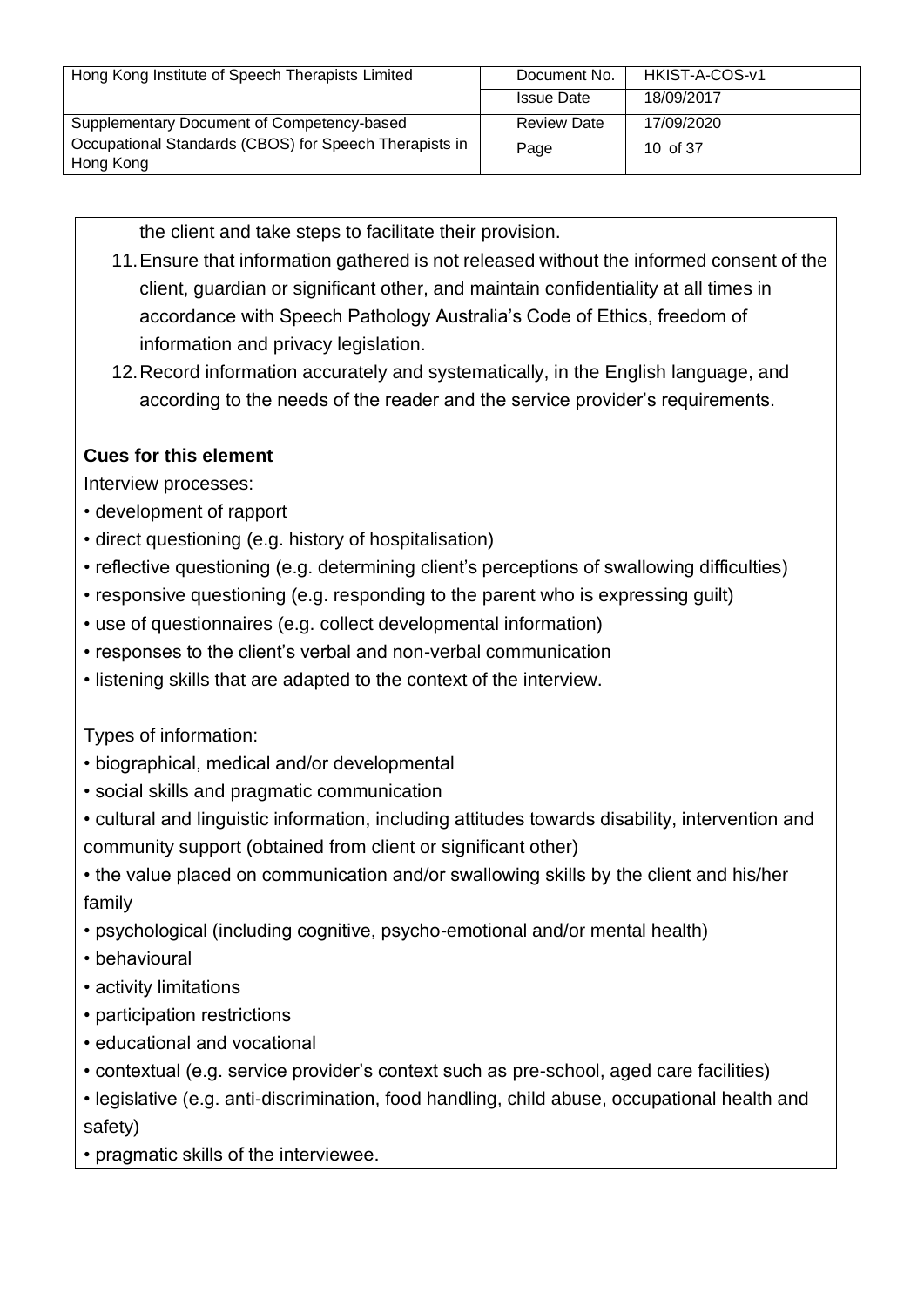| Hong Kong Institute of Speech Therapists Limited       | Document No.       | HKIST-A-COS-v1 |
|--------------------------------------------------------|--------------------|----------------|
|                                                        | <b>Issue Date</b>  | 18/09/2017     |
| Supplementary Document of Competency-based             | <b>Review Date</b> | 17/09/2020     |
| Occupational Standards (CBOS) for Speech Therapists in | Page               | 11 of 37       |
| Hong Kong                                              |                    |                |

Consultation with the client and/or service provider (if required) regarding:

- specialised counselling
- respite services
- new intervention or service delivery option
- resource implications of interventions.

Revised text:

## **Element 1.1**

## **Investigate and document the client's communication and/or swallowing condition and explore the primary concerns of the client.**

Information may be gathered from the significant other people in the client's life where necessary.

#### **Performance Criteria**

- 1. Obtain the client's perceptions and description of the communication and/or swallowing condition.
- 2. Obtain a case history: holistic consideration of the client's medical history, physical, cognitive functioning and environmental factors that may impact on the swallowing or communication condition.
- 3. Establish the impact of the communication and/or swallowing condition in relation to the client and significant others. (Include components of the ICF described earlier.)
- 4. Document the importance the client or family attributes to the communication and/or swallowing condition and consider it in relation to other life factors.
- 5. Discuss and establish the client's desired outcome in relation to the nature of the communication and/or swallowing condition.
- 6. Establish the need for the assessment of the client's communication and/or swallowing with the consent of the client and in relation to the referral.
- 7. Discuss the client's communication and/or swallowing condition in a sensitive and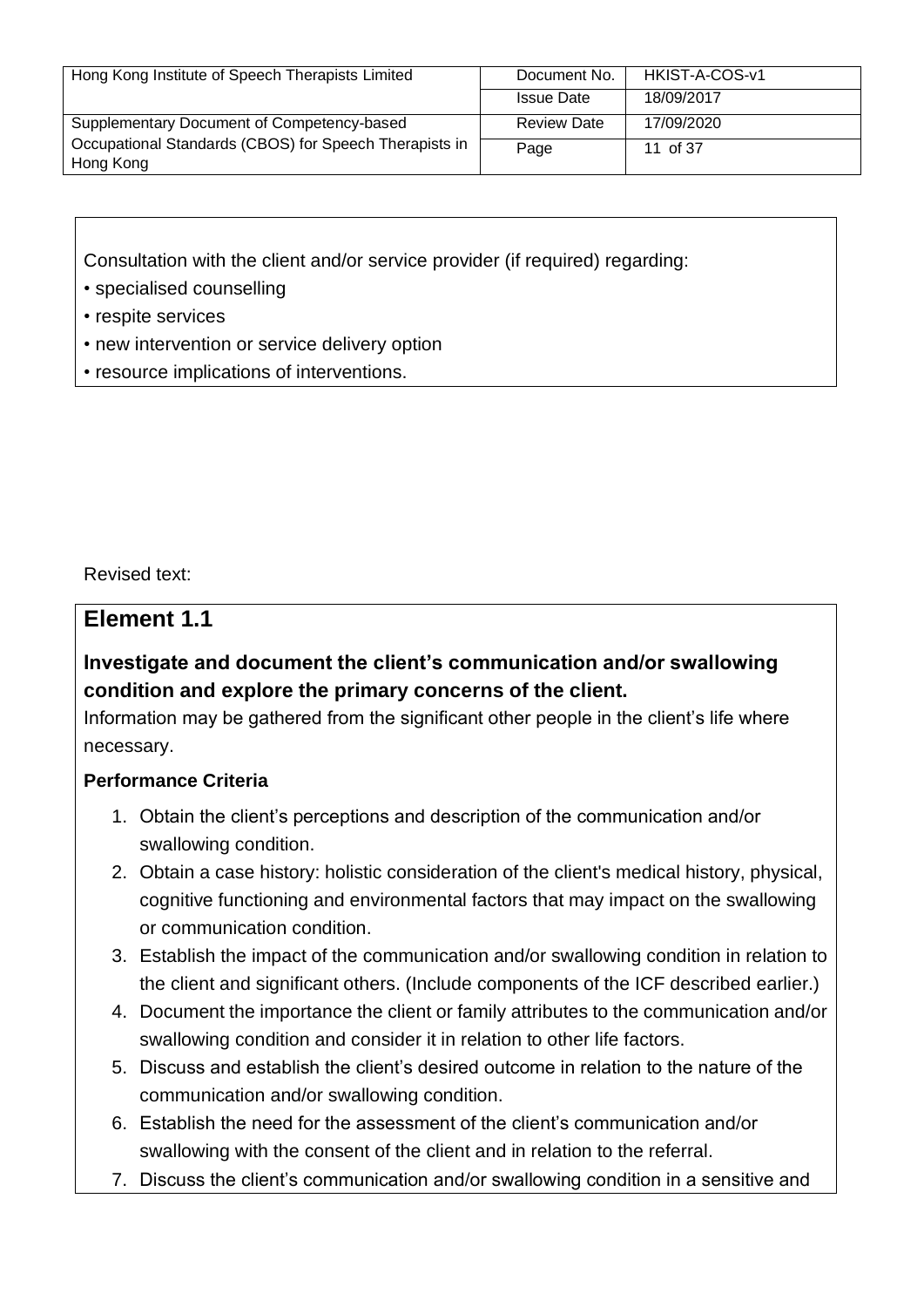| Hong Kong Institute of Speech Therapists Limited       | Document No.       | HKIST-A-COS-v1 |
|--------------------------------------------------------|--------------------|----------------|
|                                                        |                    |                |
|                                                        | <b>Issue Date</b>  | 18/09/2017     |
|                                                        |                    |                |
| Supplementary Document of Competency-based             | <b>Review Date</b> | 17/09/2020     |
|                                                        |                    |                |
| Occupational Standards (CBOS) for Speech Therapists in |                    |                |
|                                                        | Page               | 12 of 37       |
| Hong Kong                                              |                    |                |
|                                                        |                    |                |

empathic manner with the client and the client's significant others using appropriate interview techniques.

- **8. Integrate information obtained from assessment using knowledge, clinical reasoning, decision-making and evidence-based practice to develop an interpretation of the data.**
- 9. Obtain and document the client's goals and life circumstances. Determine speech **therapy** service options for achieving the goals in partnership with the client, their nominated significant other and, where necessary, the service provider.
- 10.Note any requirement or potential need for other assessments and/or support for the client and take steps to facilitate their provision.
- 11.Ensure that information gathered is not released without the informed consent of the client, guardian or significant other, and maintain confidentiality at all times in accordance with **The HKIST's** Code of **Practice**, freedom of information and privacy legislation.
- 12.Record information accurately and systematically, in **English and/ or Chinese**, and according to the needs of the reader and the service provider's requirements.

#### **Cues for this element**

Interview processes:

- development of rapport
- direct questioning (e.g. history of hospitalisation)
- reflective questioning (e.g. determining client's perceptions of swallowing difficulties)
- responsive questioning (e.g. responding to the parent who is expressing guilt)
- use of questionnaires (e.g. collect developmental information)
- responses to the client's verbal and non-verbal communication
- listening skills that are adapted to the context of the interview.

Types of information:

- biographical, medical and/or developmental
- social skills and pragmatic communication
- cultural and linguistic information, including attitudes towards disability, intervention and community support (obtained from client or significant other)

• the value placed on communication and/or swallowing skills by the client and his/her family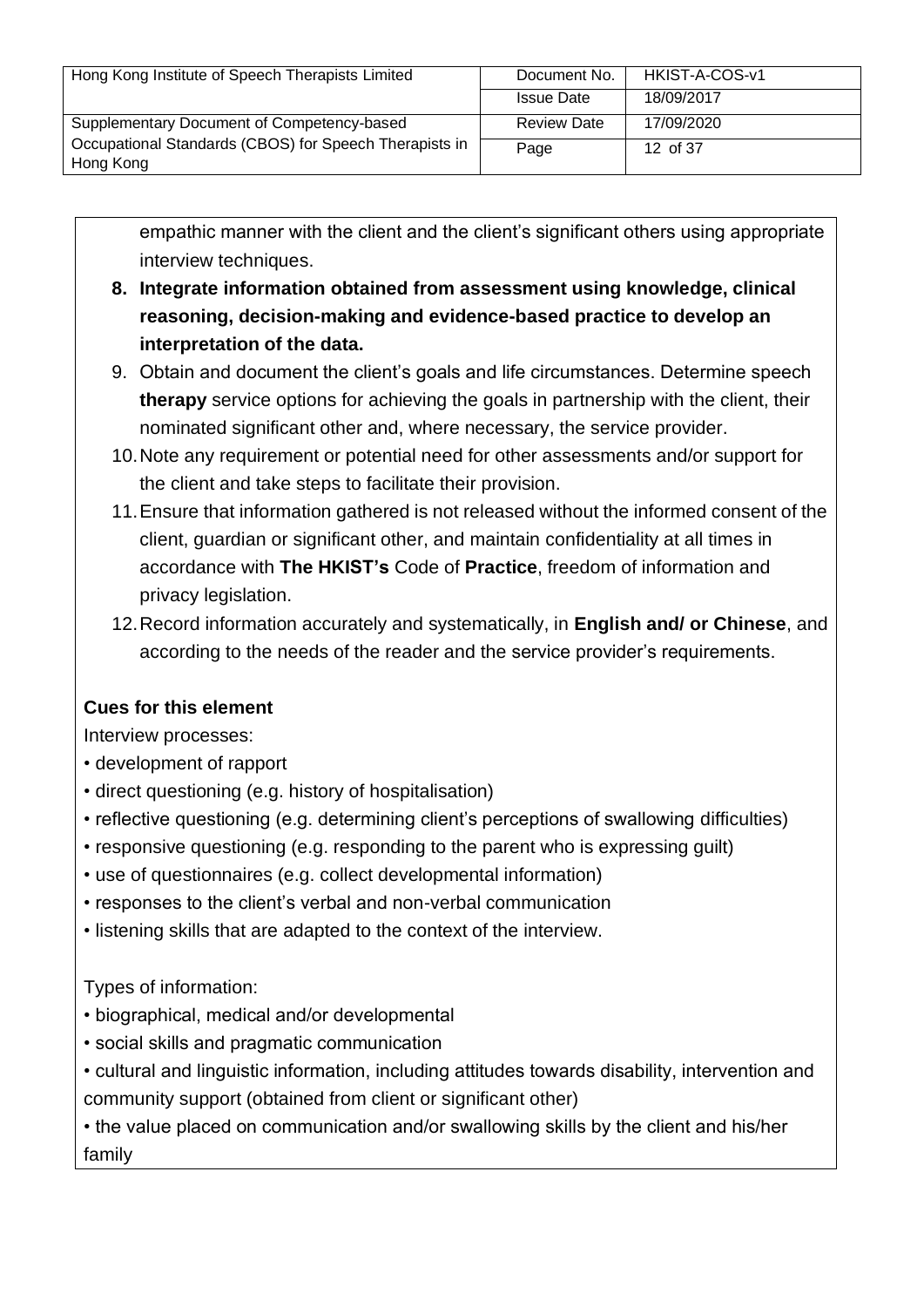| Hong Kong Institute of Speech Therapists Limited       | Document No.       | HKIST-A-COS-v1 |
|--------------------------------------------------------|--------------------|----------------|
|                                                        | <b>Issue Date</b>  | 18/09/2017     |
| Supplementary Document of Competency-based             | <b>Review Date</b> | 17/09/2020     |
| Occupational Standards (CBOS) for Speech Therapists in | Page               | 13 of 37       |
| Hong Kong                                              |                    |                |

- psychological (including cognitive, psycho-emotional and/or mental health)
- behavioural
- activity limitations
- participation restrictions
- educational and vocational
- contextual (e.g. service provider's context such as pre-school, aged care facilities)
- legislative (e.g. anti-discrimination, food handling, child abuse, occupational health and safety)
- pragmatic skills of the interviewee

**•family history of communication problem**

Consultation with the client and/or service provider (if required) regarding:

- specialised counselling
- respite services
- new intervention or service delivery option
- resource implications of interventions.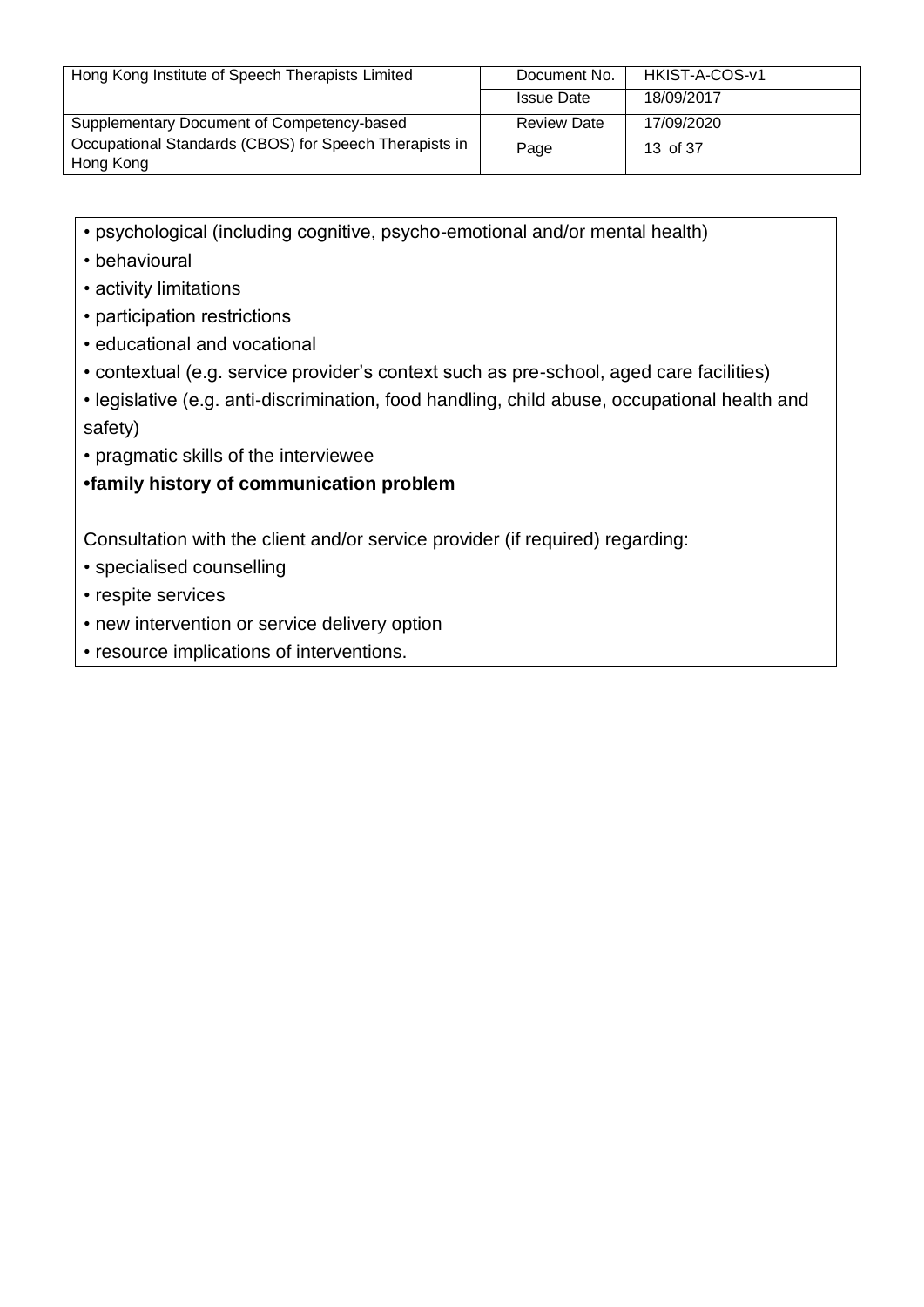| Hong Kong Institute of Speech Therapists Limited       | Document No.       | HKIST-A-COS-v1 |
|--------------------------------------------------------|--------------------|----------------|
|                                                        | <b>Issue Date</b>  | 18/09/2017     |
| Supplementary Document of Competency-based             | <b>Review Date</b> | 17/09/2020     |
| Occupational Standards (CBOS) for Speech Therapists in | Page               | 14 of 37       |
| Hong Kong                                              |                    |                |

# **The section of Element 1.2 on Page 12 and 13 of CBOS 2011 will be modified as follows:**

Original text:

# **Element 1.2**

**Identify the communication and/or swallowing conditions requiring investigation and use the best available scientific and clinical evidence to determine the most suitable assessment procedures in partnership with the client.**

## **Performance Criteria**

- 1. Set priorities for assessment in collaboration with the client. Make referral to other agencies in accordance with the interpretation of the client's needs, and the client's priorities and circumstances (with reference to the ICF).
- 2. Select communication and/or swallowing assessment procedures and tools that are suitable to the client's needs, abilities, social and cultural background.
- 3. Be able to justify the choice of assessment procedures and tools with reference to: • the client's communication and/or swallowing history
	- best available evidence available from current literature and research
	- availability of procedures and tools.
- 4. Discuss the client's condition with relevant members of the professional team and with the full consent of the client.
- 5. Make referral to speech pathologists and other professionals with additional expertise to undertake those procedures for which you are untrained or for which the clinic is not resourced.

## **Cues for this element**

Priorities determined with reference to:

- the client's cultural background, values placed on communication and life circumstances
- best available evidence from the current literature and research
- service delivery options and quality processes used by the service provider.

Assessment procedures and tools:

• standardised tests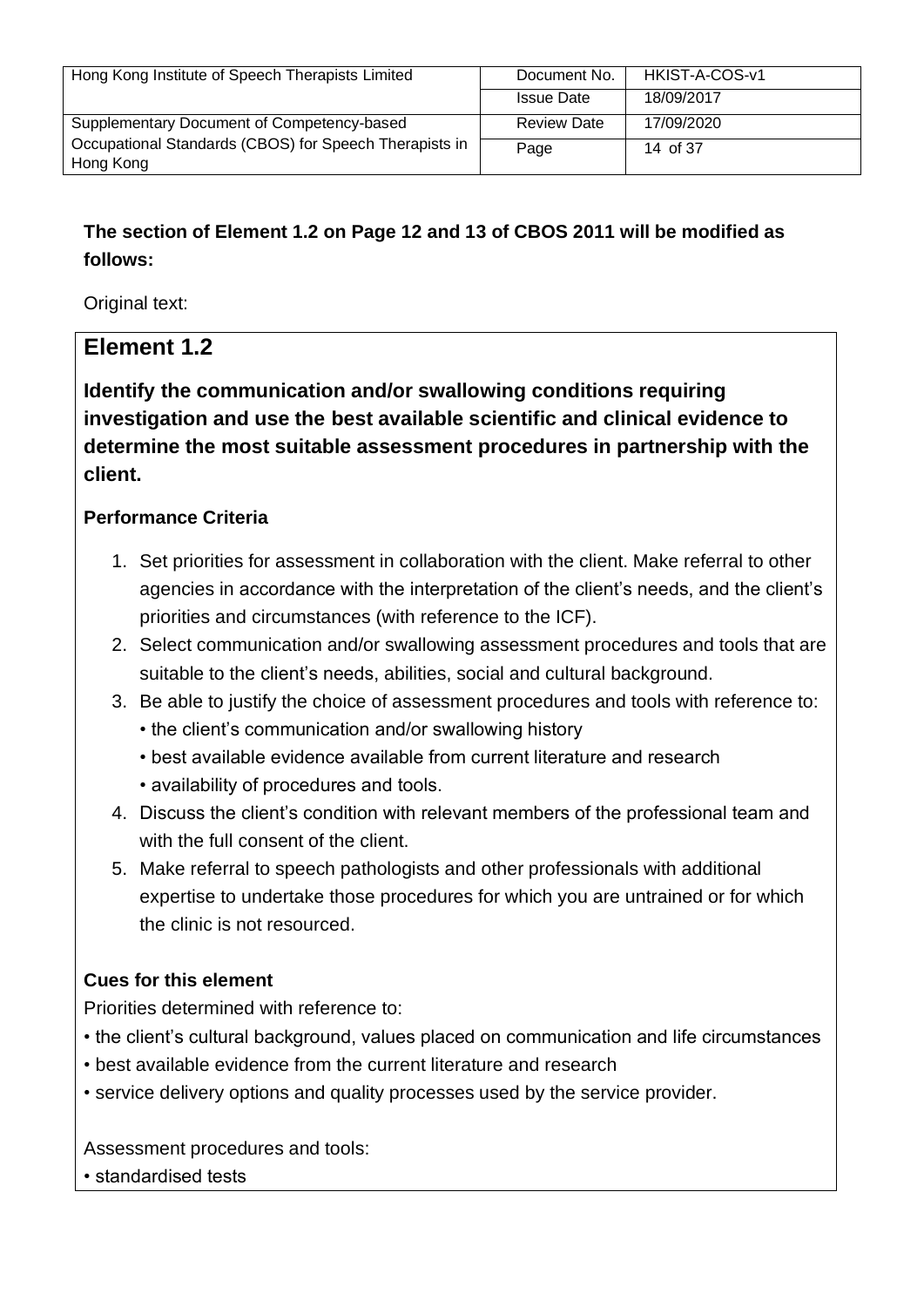| Hong Kong Institute of Speech Therapists Limited                    | Document No.       | HKIST-A-COS-v1 |
|---------------------------------------------------------------------|--------------------|----------------|
|                                                                     | <b>Issue Date</b>  | 18/09/2017     |
| Supplementary Document of Competency-based                          | <b>Review Date</b> | 17/09/2020     |
| Occupational Standards (CBOS) for Speech Therapists in<br>Hong Kong | Page               | 15 of 37       |

- self report scales
- hearing screening
- language samples
- speech samples
- digital recordings-audio & visual
- fluency ratings
- physical and functional examination of oral, pharyngeal, laryngeal, oesophageal, aural and/or nasal areas
- examination of respiratory, auditory, phonatory and articulatory systems.

Procedures and tools chosen with reference to:

- age and gender of the client
- cultural and linguistic background
- client's preferred mode of communication and/or communication system.

Professional team members:

- teachers
- general and/or specialist medical practitioners
- social workers
- occupational therapists.

Referral for the following procedures (if required):

- videofluoroscopy
- nasendoscopy
- audiometric testing
- sizing a voice prosthesis
- electronic alternative and/or augmentative communication.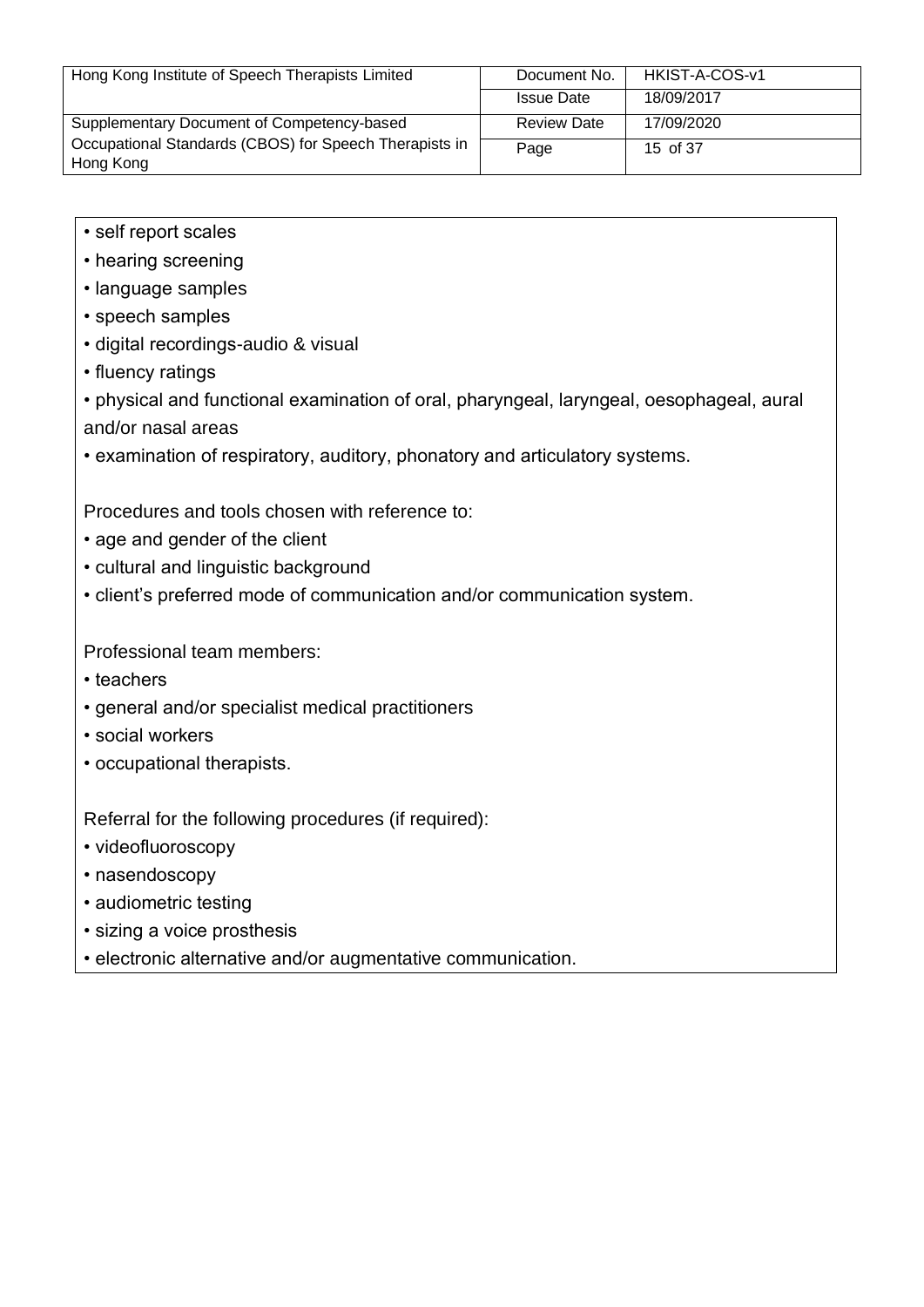| Hong Kong Institute of Speech Therapists Limited       | Document No.       | HKIST-A-COS-v1 |
|--------------------------------------------------------|--------------------|----------------|
|                                                        | <b>Issue Date</b>  | 18/09/2017     |
| Supplementary Document of Competency-based             | <b>Review Date</b> | 17/09/2020     |
| Occupational Standards (CBOS) for Speech Therapists in | Page               | 16 of 37       |
| Hong Kong                                              |                    |                |

Revised text:

# **Element 1.2**

**Identify the communication and/or swallowing conditions requiring investigation and use the best available scientific and clinical evidence to determine the most suitable assessment procedures in partnership with the client.**

## **Performance Criteria**

- 1. Set priorities for assessment in collaboration with the client. Make referral to other agencies in accordance with the interpretation of the client's needs, and the client's priorities and circumstances (with reference to the ICF).
- 2. Select communication and/or swallowing assessment procedures and tools that are suitable to the client's needs, abilities, social and cultural background.
- 3. Be able to justify the choice of assessment procedures and tools with reference to:
	- the client's communication and/or swallowing history
	- best available evidence available from current literature and research
	- availability of procedures and tools.
- 4. Discuss the client's condition with relevant members of the professional team and with the full consent of the client **and/or significant others.**
- 5. Make referral to **speech therapists** and other professionals with additional expertise to undertake those procedures for which you are untrained or for which the clinic is not resourced.

#### **Cues for this element**

Priorities determined with reference to:

- the client's cultural background, values placed on communication and life circumstances
- best available evidence from the current literature and research
- service delivery options and quality processes used by the service provider.

Assessment procedures and tools:

- standardised tests
- self report scales
- hearing screening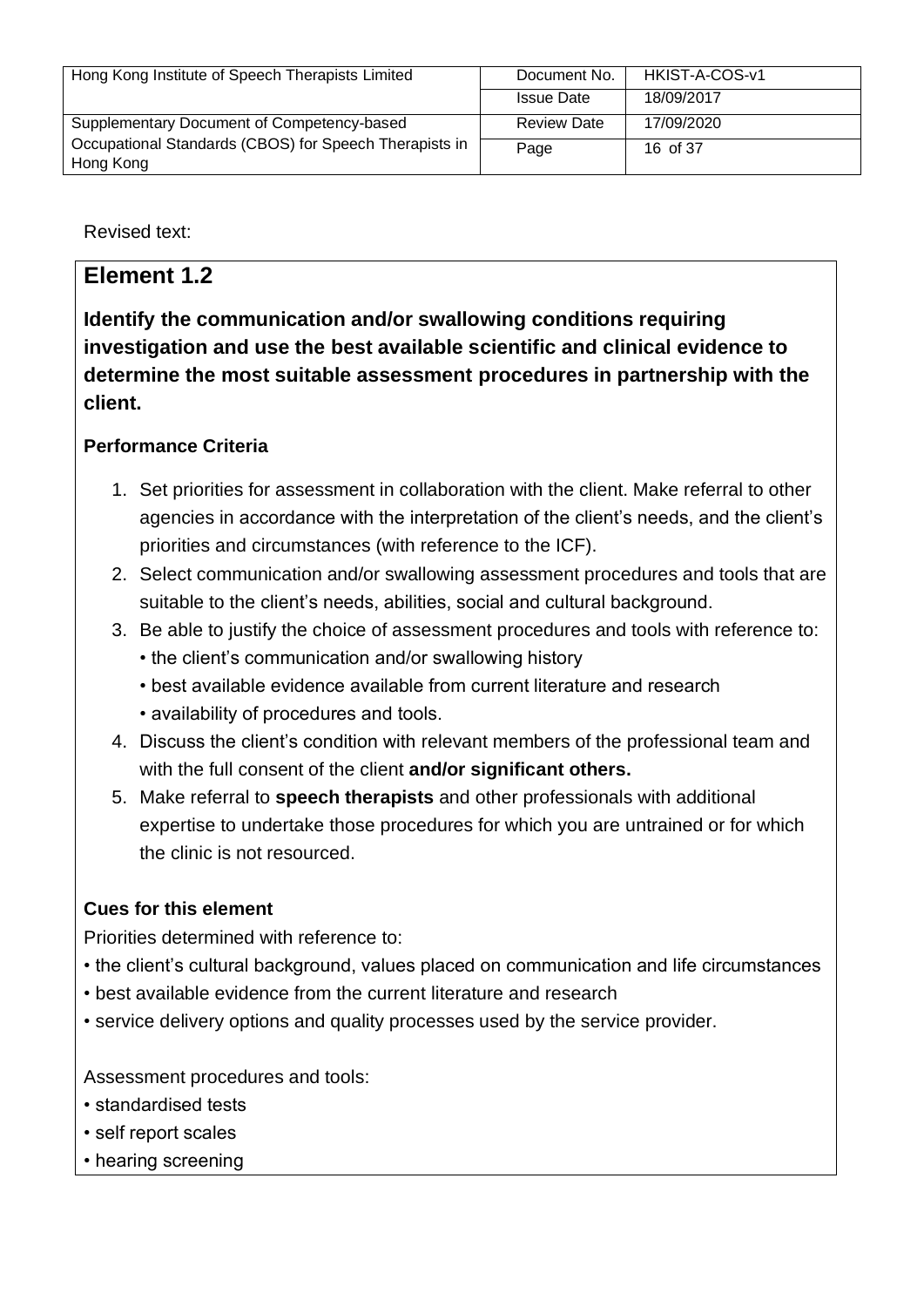| Hong Kong Institute of Speech Therapists Limited                    | Document No.       | HKIST-A-COS-v1 |
|---------------------------------------------------------------------|--------------------|----------------|
|                                                                     | <b>Issue Date</b>  | 18/09/2017     |
| Supplementary Document of Competency-based                          | <b>Review Date</b> | 17/09/2020     |
| Occupational Standards (CBOS) for Speech Therapists in<br>Hong Kong | Page               | 17 of 37       |

- language samples
- speech samples
- digital recordings-audio & visual
- fluency ratings

• physical and functional examination of oral, **facial**, pharyngeal, laryngeal, oesophageal, aural and/or nasal areas

- examination of respiratory, auditory, phonatory and articulatory systems.
- **instrumental assessment**
- **acoustic analysis**

Procedures and tools chosen with reference to:

- age and gender of the client
- cultural and linguistic background
- client's preferred mode of communication and/or communication system
- **client's preferred mode of feeding and or diet texture.**

Professional team members:

- teachers
- general and/or specialist medical practitioners
- social workers
- clinical and/ or educational psychologist
- audiologist
- **dietitian**
- **physiotherapist**
- occupational therapists.

Referral for the following procedures (if required):

- videofluoroscopy
- nasendoscopy
- audiometric testing
- sizing a voice prosthesis
- electronic alternative and/or augmentative communication
- **assistive input device**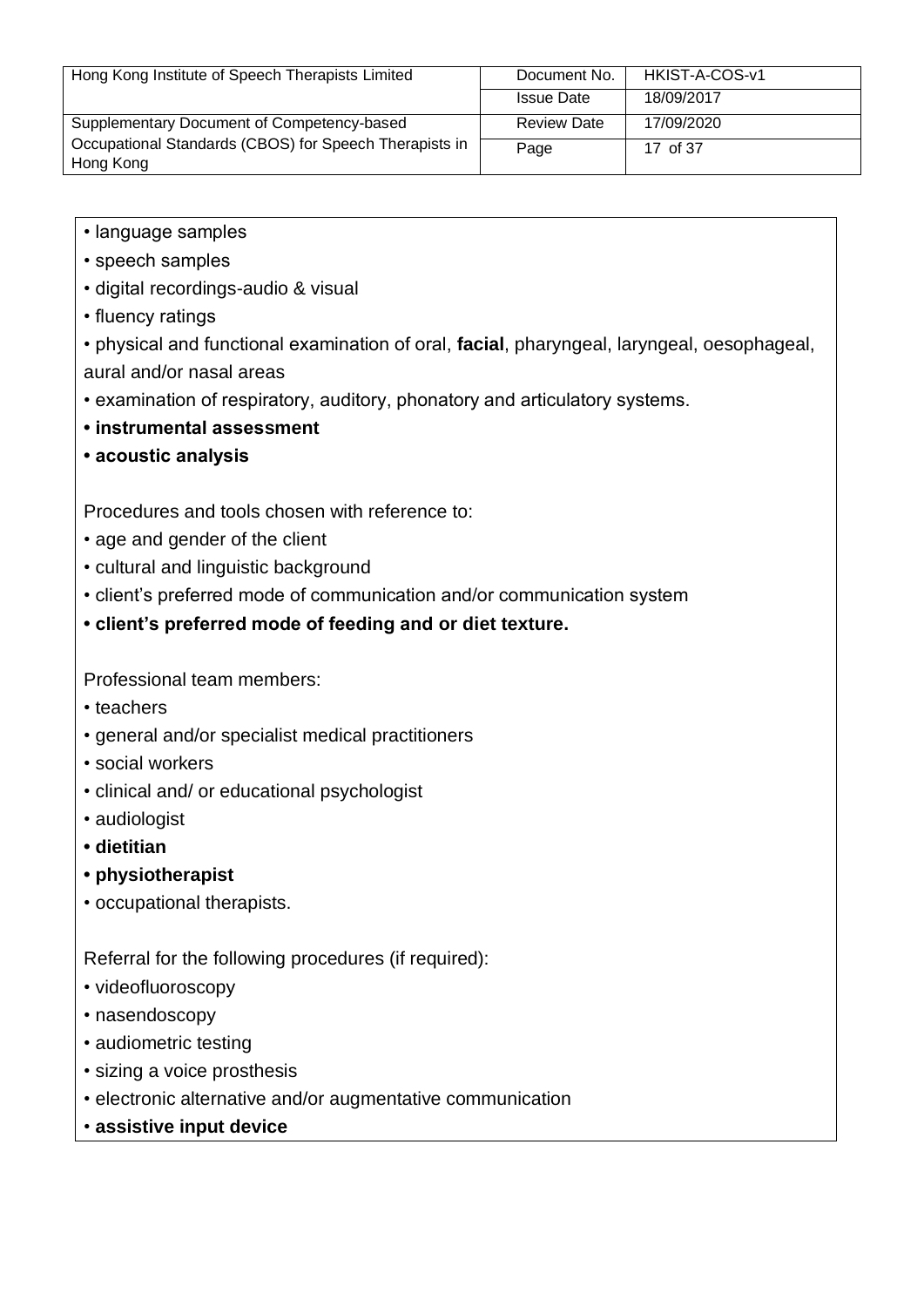| Hong Kong Institute of Speech Therapists Limited       | Document No.       | HKIST-A-COS-v1 |
|--------------------------------------------------------|--------------------|----------------|
|                                                        | <b>Issue Date</b>  | 18/09/2017     |
| Supplementary Document of Competency-based             | <b>Review Date</b> | 17/09/2020     |
| Occupational Standards (CBOS) for Speech Therapists in | Page               | 18 of 37       |
| Hong Kong                                              |                    |                |

## **The section of Element 1.3 on Page 14 of CBOS 2011 will be modified as follows:**

Original text:

# **Element 1.3**

# **Administer speech pathology assessment relevant to the communication and/or swallowing condition.**

## **Performance Criteria**

- 1. Conduct the speech pathology assessments in a manner that is sensitive to the client's cultural and social background, and in accordance with the specific assessment tool requirements and the requirements of the service provider.
- 2. Obtain information required for the differential diagnosis of the communication and/or swallowing condition by using assessment practices that may be static (e.g. standardised testing at a particular point in time to describe the condition) or dynamic (e.g. testing procedures designed to determine the potential for change across time).
- 3. Show an understanding of, and ability to carry out, formal administration of both standardized assessments and non-standardised assessment procedures.
- 4. Recognise when standard procedures are appropriate and be able to justify any non-standard use of procedures or materials.
- 5. Take steps to ensure that the client is fully informed of the nature of the assessments and conduct the assessments with safety and comfort for the client.
- 6. Record information objectively and accurately and as required by the service provider.

## **Cues for this element**

Awareness and understanding of:

- client's use of languages other than English
- background and culture of the client
- cultural appropriateness (or otherwise) of the test
- the client's expressed goals for participation in community, educational or work activities
- barriers to the client's capacity to articulate their needs
- client's need for an interpreter
- the client's need for counselling and support.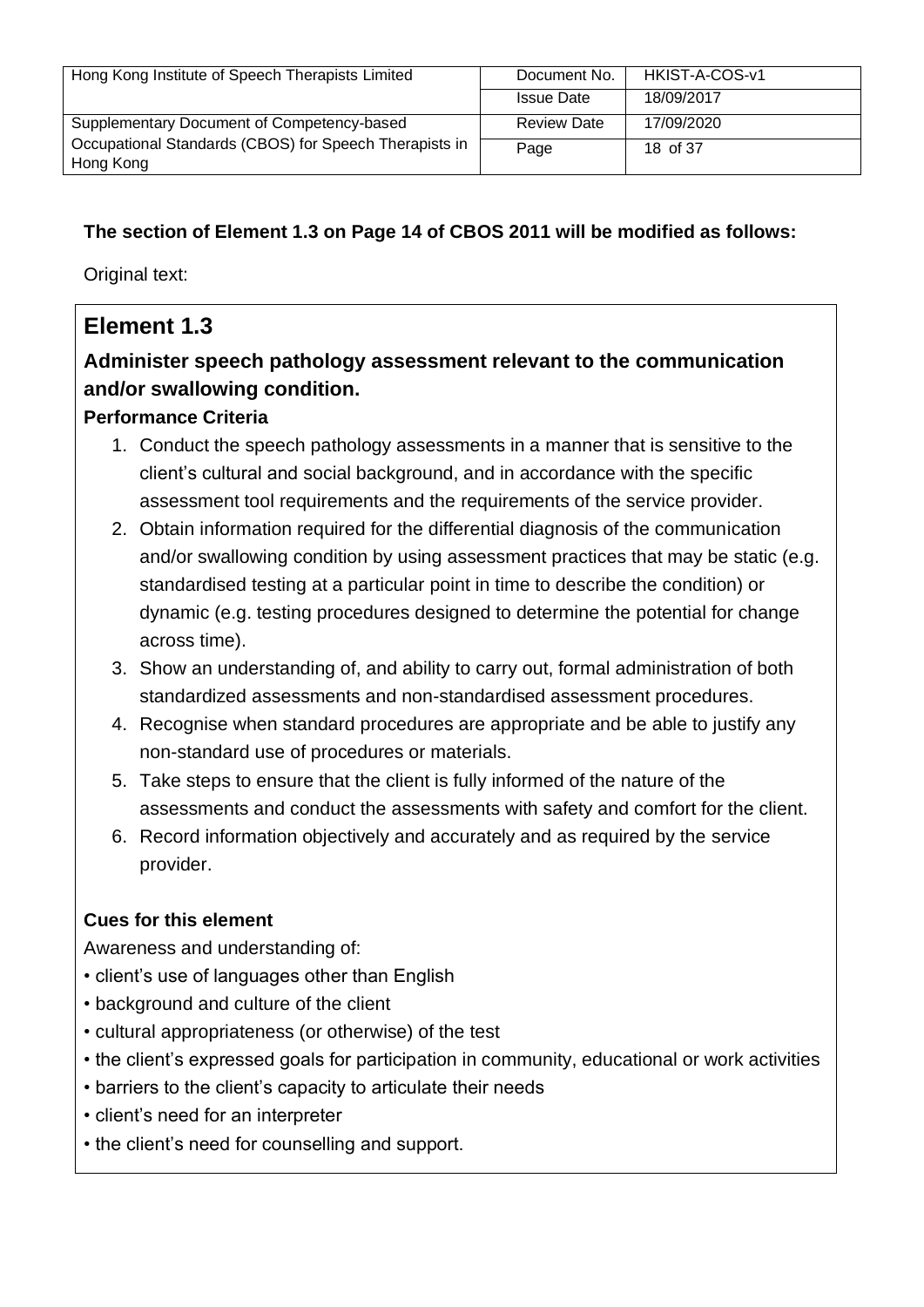| Hong Kong Institute of Speech Therapists Limited       | Document No.       | HKIST-A-COS-v1 |
|--------------------------------------------------------|--------------------|----------------|
|                                                        |                    |                |
|                                                        | <b>Issue Date</b>  | 18/09/2017     |
|                                                        |                    |                |
| Supplementary Document of Competency-based             | <b>Review Date</b> | 17/09/2020     |
|                                                        |                    |                |
| Occupational Standards (CBOS) for Speech Therapists in |                    | 19 of 37       |
|                                                        | Page               |                |
| Hong Kong                                              |                    |                |
|                                                        |                    |                |

Revised text:

# **Element 1.3**

# **Administer speech therapy assessment relevant to the communication and/or swallowing condition.**

## **Performance Criteria**

- 1. Conduct the **speech therapy** assessments in a manner that is sensitive to the client's cultural and social background, and in accordance with the specific assessment tool requirements and the requirements of the service provider.
- 2. Obtain information required for the differential diagnosis of the communication and/or swallowing condition by using assessment practices that may be static (e.g. standardised testing at a particular point in time to describe the condition) or dynamic (e.g. testing procedures designed to determine the potential for change across time).
- **3. Show ability to carry out, formal administration of both standardized assessments and non-standardized assessment procedures.**
- 4. Recognise when standard procedures are appropriate and be able to justify any non-standard use of procedures or materials.
- 5. Take steps to ensure that the client is fully informed of the nature of the assessments and conduct the assessments with safety and comfort for the client.
- 6. Record information objectively and accurately and as required by the service provider.

# **Cues for this element**

Awareness and understanding of:

- client's use of languages other than **English and Cantonese**
- background and culture of the client
- cultural appropriateness (or otherwise) of the test
- **the client's expressed goals for participation in community, educational or work activities obtained from clients or significant others**
- barriers to the client's capacity to articulate their needs
- client's need for an interpreter
- the client's need for counseling and support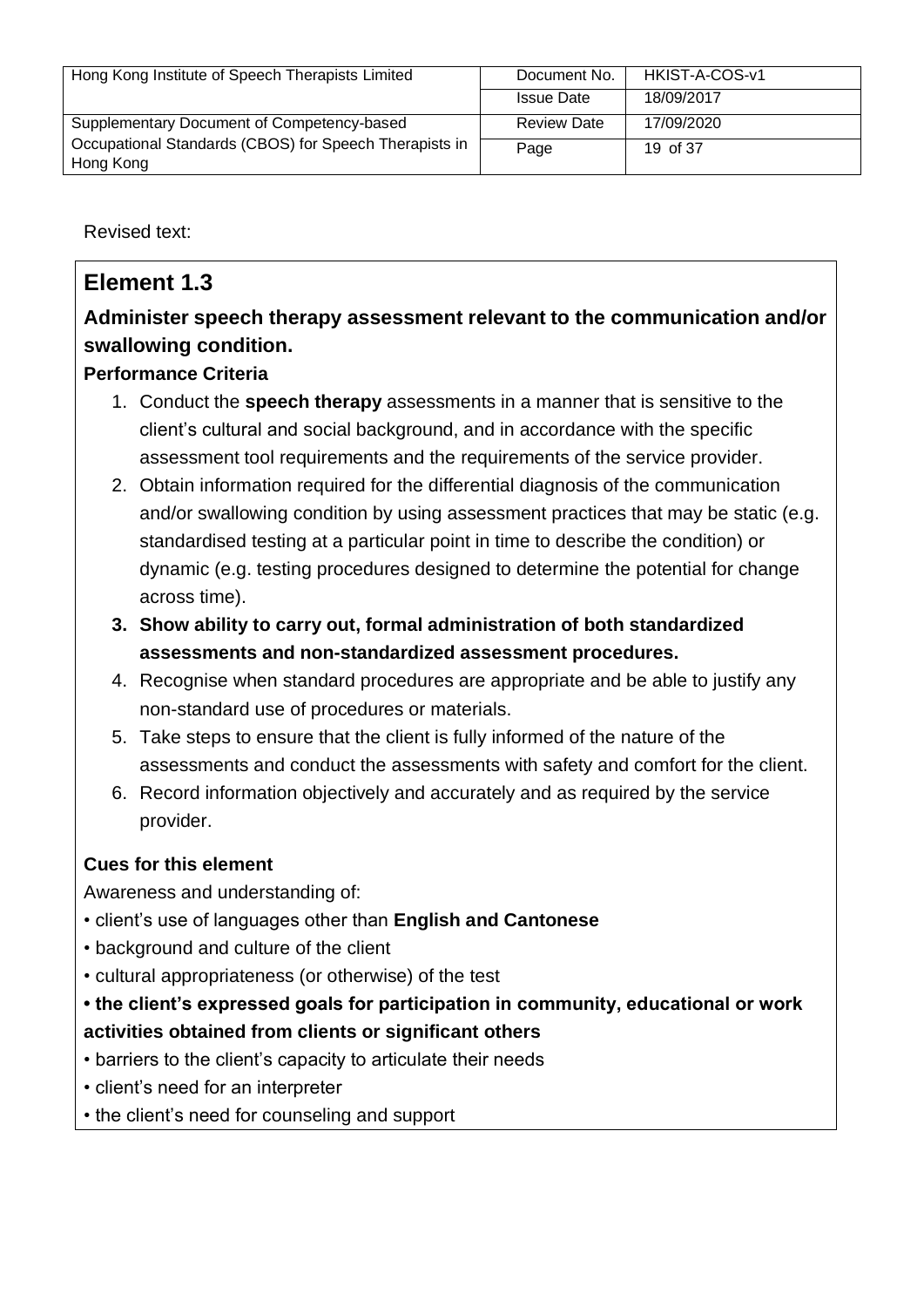| Hong Kong Institute of Speech Therapists Limited       | Document No.       | HKIST-A-COS-v1 |
|--------------------------------------------------------|--------------------|----------------|
|                                                        | <b>Issue Date</b>  | 18/09/2017     |
| Supplementary Document of Competency-based             | <b>Review Date</b> | 17/09/2020     |
| Occupational Standards (CBOS) for Speech Therapists in | Page               | 20 of 37       |
| Hong Kong                                              |                    |                |

## **The section of Element 1.4 on Page 15 of CBOS 2011 will be modified as follows:**

Original text:

# **Element 1.4**

# **Undertake assessment within the ethical guidelines of the profession and all relevant legislation and legal constraints, including medico-legal responsibilities.**

#### **Performance Criteria**

- 1. Follow ethical guidelines as outlined in Speech Pathology Australia's Code of Ethics and show an awareness of current and relevant legislation impacting on speech pathology assessment.
- 2. Provide documentation of the client's speech pathology history when required to do so by law.
- 3. Obtain consent from the client for distribution of information about the client to other agencies, while adhering to confidentiality guidelines in accordance with Speech Pathology Australia's Code of Ethics and any applicable freedom of information and/or privacy legislation. (Seeking advice from a supervising or senior speech pathologist is appropriate.)

#### **Cues for this element**

Relevant legislation:

- freedom of information
- privacy legislation
- equal opportunity and anti-discrimination
- power of attorney
- disability services
- notification of child abuse
- occupational health and safety
- copyright laws.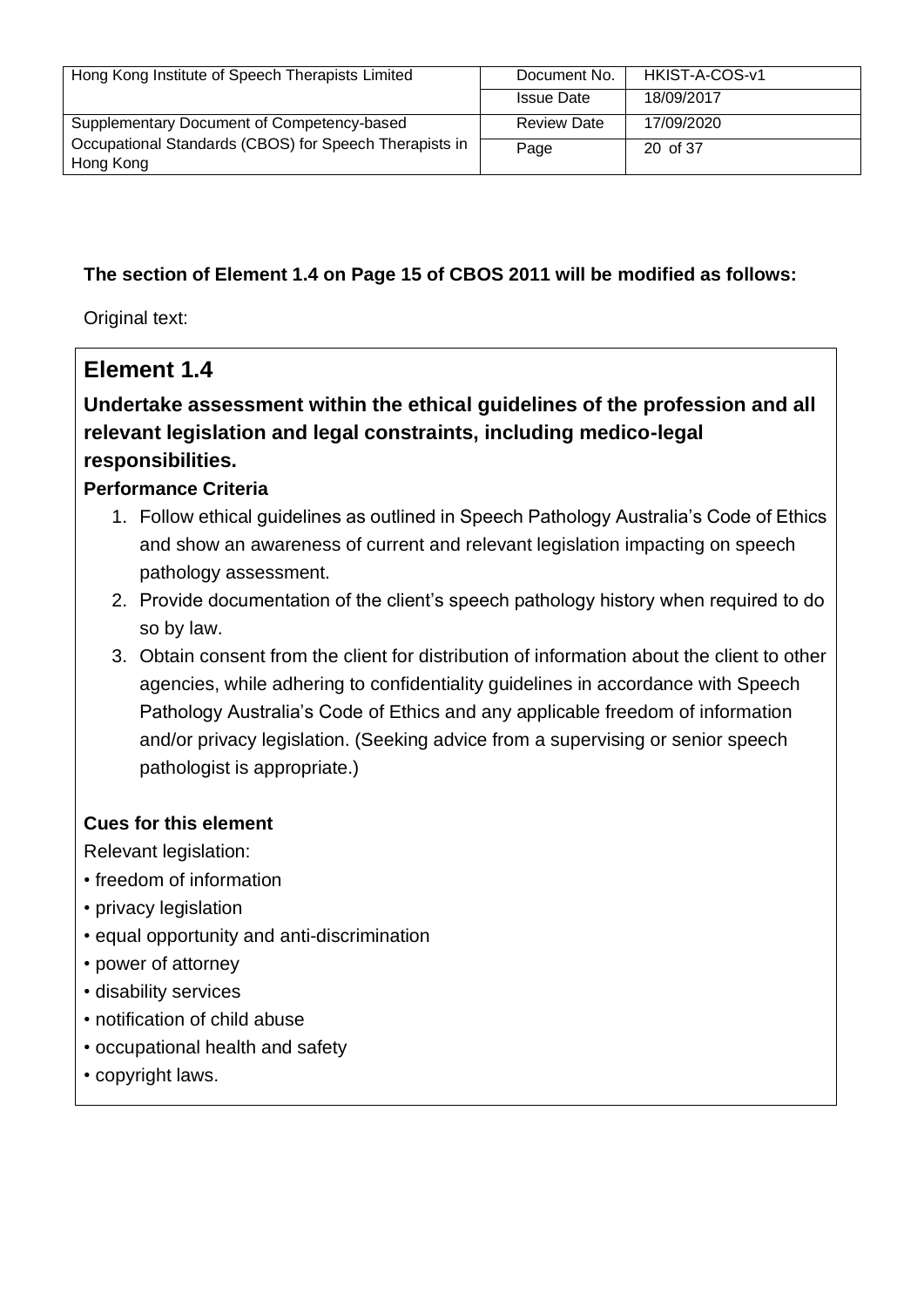| Hong Kong Institute of Speech Therapists Limited                    | Document No.       | HKIST-A-COS-v1 |
|---------------------------------------------------------------------|--------------------|----------------|
|                                                                     | <b>Issue Date</b>  | 18/09/2017     |
| Supplementary Document of Competency-based                          | <b>Review Date</b> | 17/09/2020     |
| Occupational Standards (CBOS) for Speech Therapists in<br>Hong Kong | Page               | 21 of 37       |

Revised text:

# **Element 1.4**

# **Undertake assessment within the ethical guidelines of the profession and all relevant legislation and legal constraints, including medico-legal responsibilities.**

## **Performance Criteria**

- 1. Follow ethical guidelines as outlined in **HKIST's Ethical Framework** and show an awareness of current and relevant legislation impacting on **speech therapy** assessment.
- 2. Provide documentation of the client's **speech therapy** history when required to do so by law.
- 3. Obtain consent from the client for distribution of information about the client to other agencies, while adhering to confidentiality guidelines in accordance with **HKIST's Code of Practice** and any applicable freedom of information and/or privacy legislation. (Seeking advice from a supervising or senior **speech therapist** is appropriate.)

## **Cues for this element**

Relevant legislation:

**(Note: The following is a non-exhaustive list of examples that comply with the context in Hong Kong. Readers are advised to consult their respective institutions and/ or work settings for a comprehensive list of relevant documents.)**

- freedom of information
- **equal opportunity ordinance**
- power of attorney
- disability services
- notification of child abuse
- occupational health and safety
- **• privacy and personal data ordinance**
- **• copyright ordinance**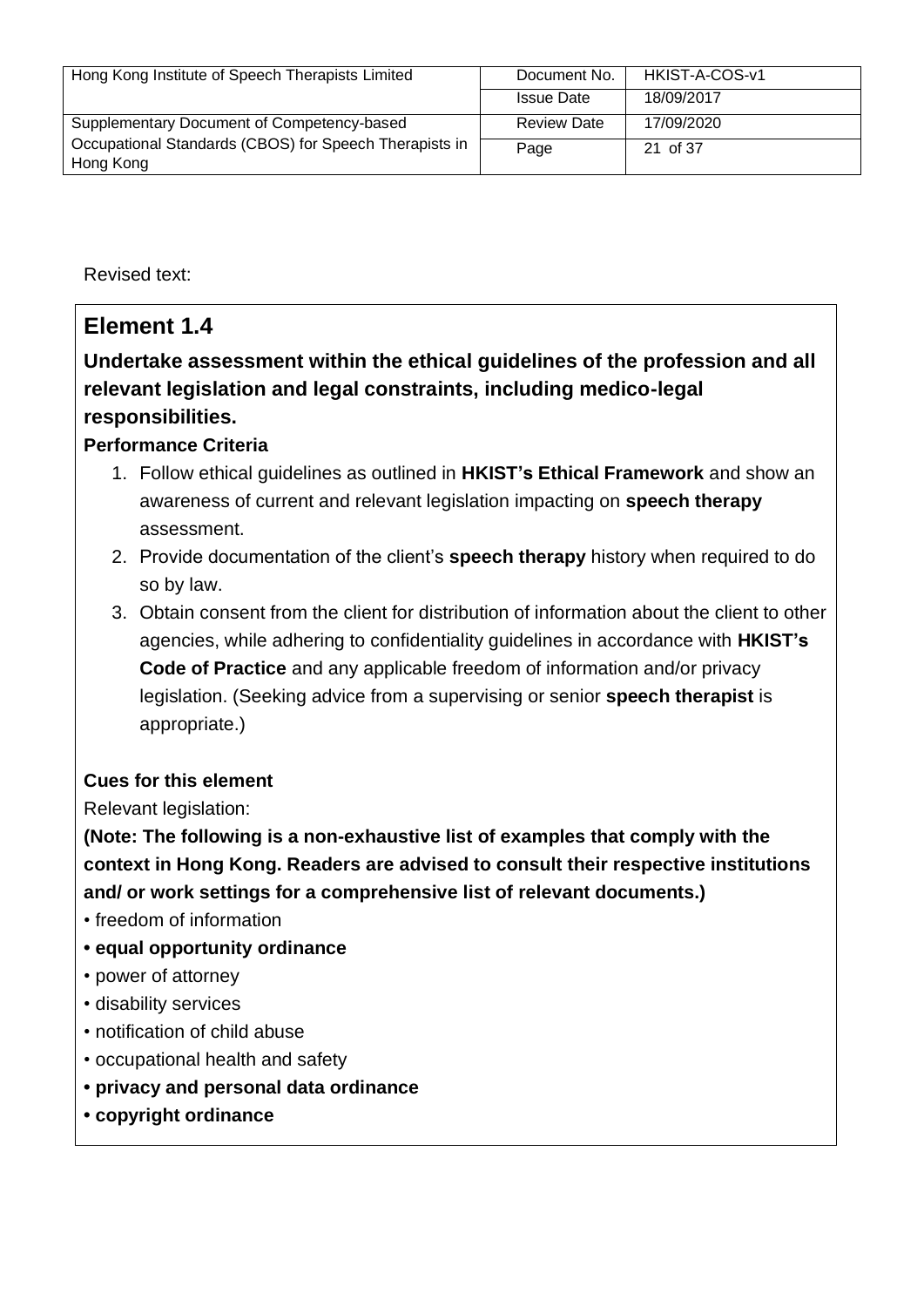| Hong Kong Institute of Speech Therapists Limited       | Document No.       | HKIST-A-COS-v1 |
|--------------------------------------------------------|--------------------|----------------|
|                                                        | <b>Issue Date</b>  | 18/09/2017     |
| Supplementary Document of Competency-based             | <b>Review Date</b> | 17/09/2020     |
| Occupational Standards (CBOS) for Speech Therapists in | Page               | 22 of 37       |
| Hong Kong                                              |                    |                |

## **The section of Unit 2 on Page 16 of CBOS 2011 will be modified as follows:**

Original text:

# **Unit 2: Analysis and interpretation**

The interpretation and analysis of clients' communication and/or swallowing condition must demonstrate current clinical reasoning approaches (refer to COMPASS®) and relevant evidence-based analysis. All factors (e.g. *body function and structure; contextual factors*) related to the communication and/or swallowing condition must be identified for diagnosis and the client's activities and desired participation level must be incorporated into the analysis.

The client (and/or their significant other) and the speech pathologist mutually determine the strategies to address the communication and/or swallowing condition.

Revised text:

# **Unit 2: Analysis and interpretation**

The interpretation and analysis of clients' communication and/or swallowing condition must demonstrate current clinical reasoning **approaches and** relevant evidence-based analysis. All factors (e.g. *body function and structure; contextual factors*) related to the communication and/or swallowing condition must be identified for diagnosis and the client's *activities* and desired *participation* level must be incorporated into the analysis. The client (and/or their significant other) and the **speech therapist** mutually determine the strategies to address the communication and/or swallowing condition.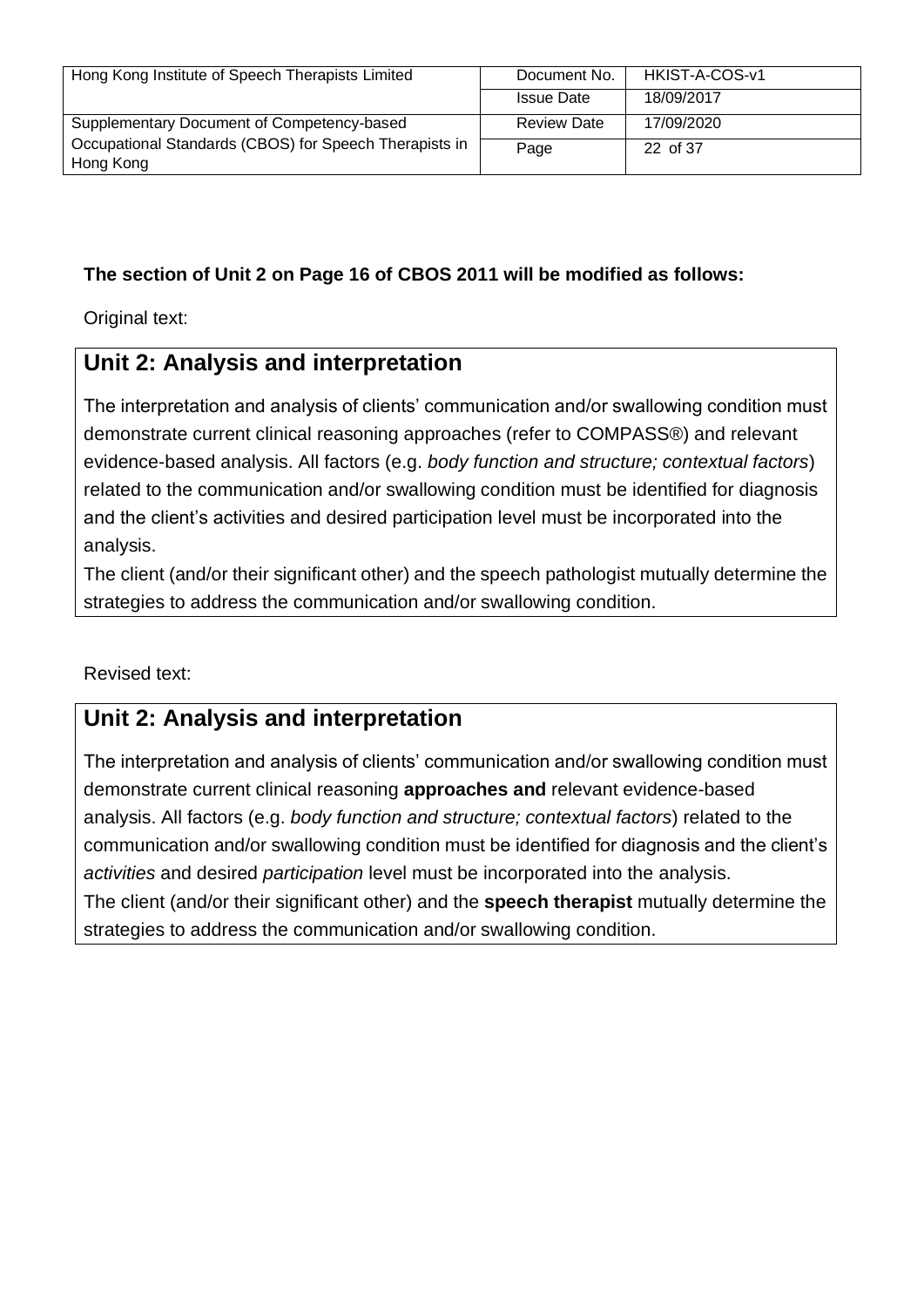| Hong Kong Institute of Speech Therapists Limited                    | Document No.       | HKIST-A-COS-v1 |
|---------------------------------------------------------------------|--------------------|----------------|
|                                                                     | <b>Issue Date</b>  | 18/09/2017     |
| Supplementary Document of Competency-based                          | <b>Review Date</b> | 17/09/2020     |
| Occupational Standards (CBOS) for Speech Therapists in<br>Hong Kong | Page               | 23 of 37       |

#### **The section of Element 2.2 on Page 16 of CBOS 2011 will be modified as follows:**

Original text:

#### **Cues for this element**

Methods for augmenting information:

- review of the relevant research literature
- seeking professional advice on cultural and language issues
- seeking advice from a supervising or senior speech pathologist
- case conferences, team meetings and school consultation
- seeking advice through special interest groups or forums (e.g. SPA Autism discussion board)
- referral to other professionals
- consultation with the client and significant other
- further speech pathology assessment (using knowledge and skills outlined in Unit 1).

#### *Revised text:*

#### **Cues for this element**

Methods for augmenting information:

- review of the relevant research literature
- seeking professional advice on cultural and language issues
- seeking advice from a supervising or senior **speech therapist**
- case conferences, team meetings and school consultation
- seeking advice through special interest groups or forums
- referral to other professionals
- consultation with the client and significant other
- further **speech therapy** assessment (using knowledge and skills outlined in Unit 1).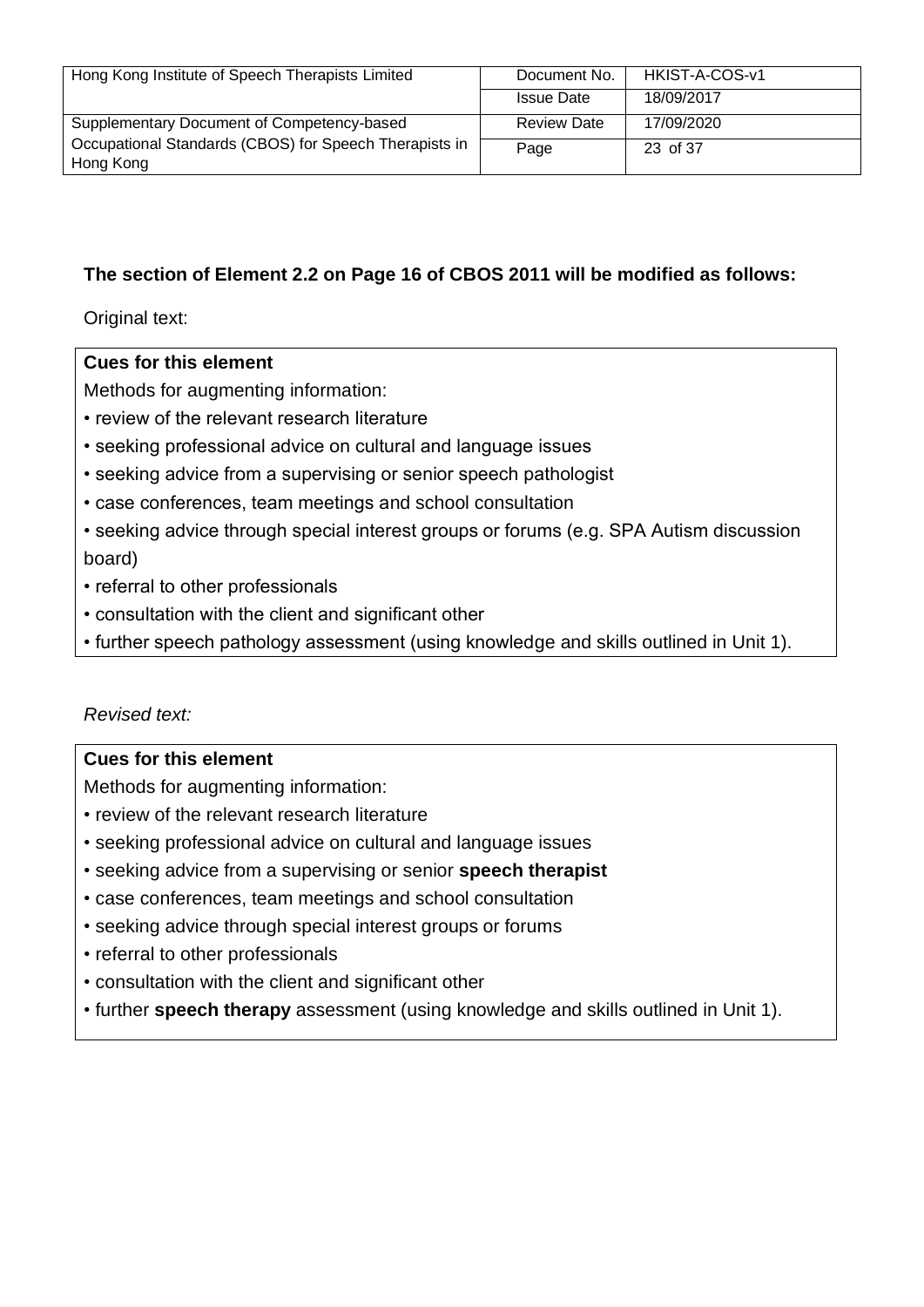| Hong Kong Institute of Speech Therapists Limited                    | Document No.       | HKIST-A-COS-v1 |
|---------------------------------------------------------------------|--------------------|----------------|
|                                                                     | <b>Issue Date</b>  | 18/09/2017     |
| Supplementary Document of Competency-based                          | <b>Review Date</b> | 17/09/2020     |
| Occupational Standards (CBOS) for Speech Therapists in<br>Hong Kong | Page               | 24 of 37       |

## **The section of Element 2.4 on Page 17 of CBOS 2011 will be modified as follows:**

Original text:

# **Element 2.4**

## **Report on analysis and interpretation.**

#### **Performance Criteria**

1. Prepare written reports on the analysed and interpreted assessment data. Include clinical

reasoning, integration and interpretation of assessment results, intervention planning and projected outcomes.

- 2. Include the evidence (from the assessment results or from the literature) in the report to support the recommendations and conclusions.
- 3. Integrate input from the client and the advice of other team members and colleagues associated with the client in the report.
- 4. Write the report in English using a reader-friendly style (plain English) and take into account health literacy levels. Sign and date the report and write in the format required by the service provider's policies.
- 5. Use qualified interpreters (e.g. sign and/or other language) to interpret, translate and/or present the report when necessary.
- 6. Obtain consent from the client or person responsible, facility or service provider for reports to be sent to any other person or service provider. Apply confidentiality guidelines and, with consent, send reports to appropriate personnel involved with the client.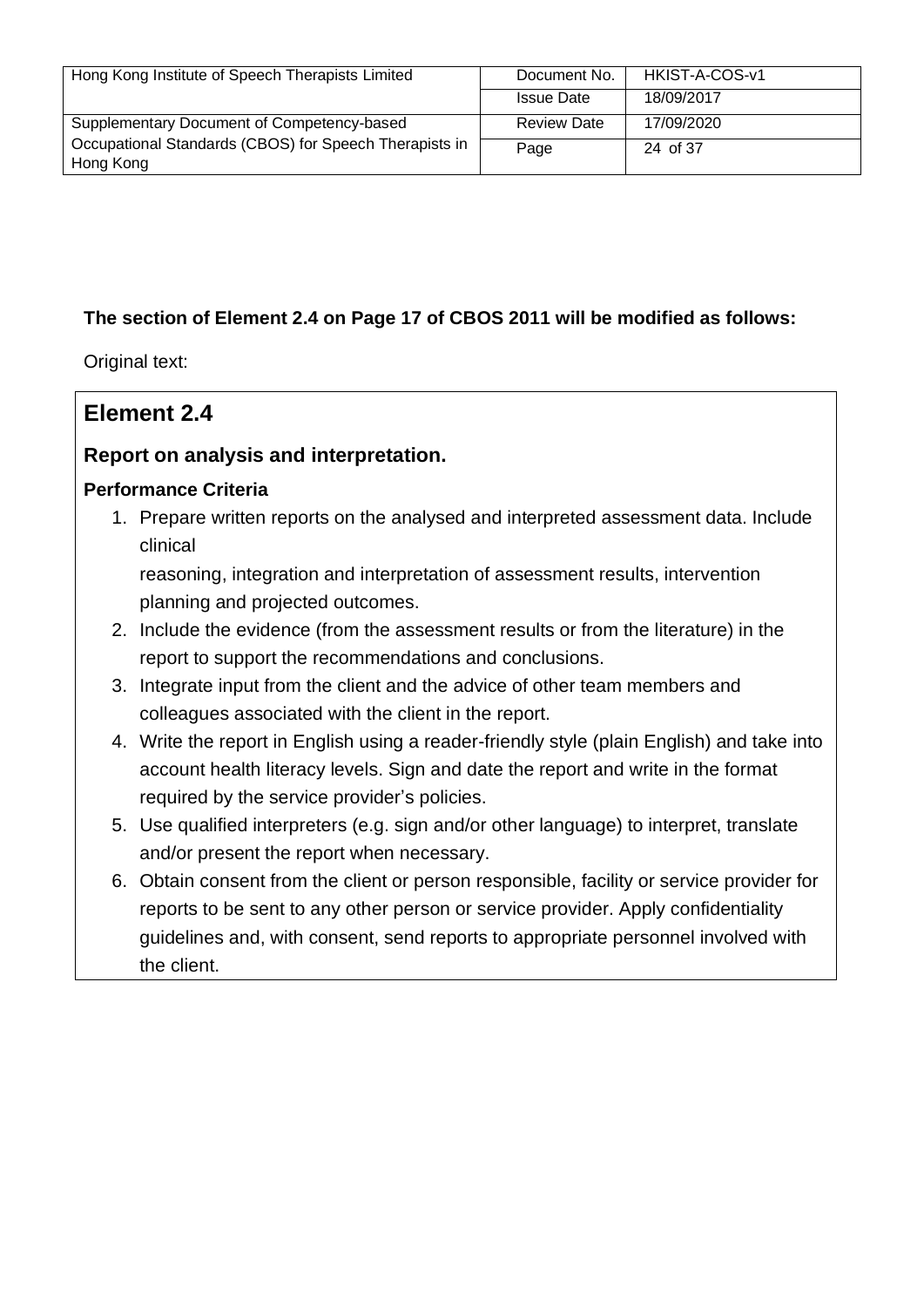| Hong Kong Institute of Speech Therapists Limited                    | Document No.       | HKIST-A-COS-v1 |
|---------------------------------------------------------------------|--------------------|----------------|
|                                                                     | <b>Issue Date</b>  | 18/09/2017     |
| Supplementary Document of Competency-based                          | <b>Review Date</b> | 17/09/2020     |
| Occupational Standards (CBOS) for Speech Therapists in<br>Hong Kong | Page               | 25 of 37       |

Revised text:

# **Element 2.4**

## **Report on analysis and interpretation.**

#### **Performance Criteria**

- 1. Prepare written reports on the analysed and interpreted assessment data. Include clinical reasoning, integration and interpretation of assessment results, intervention planning and projected outcomes.
- 2. Include the evidence (from the assessment results or from the literature) in the report to support the recommendations and conclusions.
- 3. Integrate input from the client and the advice of other team members and colleagues associated with the client in the report.
- 4. Write the report in English **and/ or Chinese** using a reader-friendly style and take into account health literacy levels. Sign and date the report and write in the format required by the service provider's policies.
- 5. Use qualified interpreters (e.g. sign and/or other language) to interpret, translate and/or present the report when necessary.
- 6. Obtain consent from the client or person responsible, facility or service provider for reports to be sent to any other person or service provider. Apply confidentiality guidelines and, with consent, send reports to appropriate personnel involved with the client.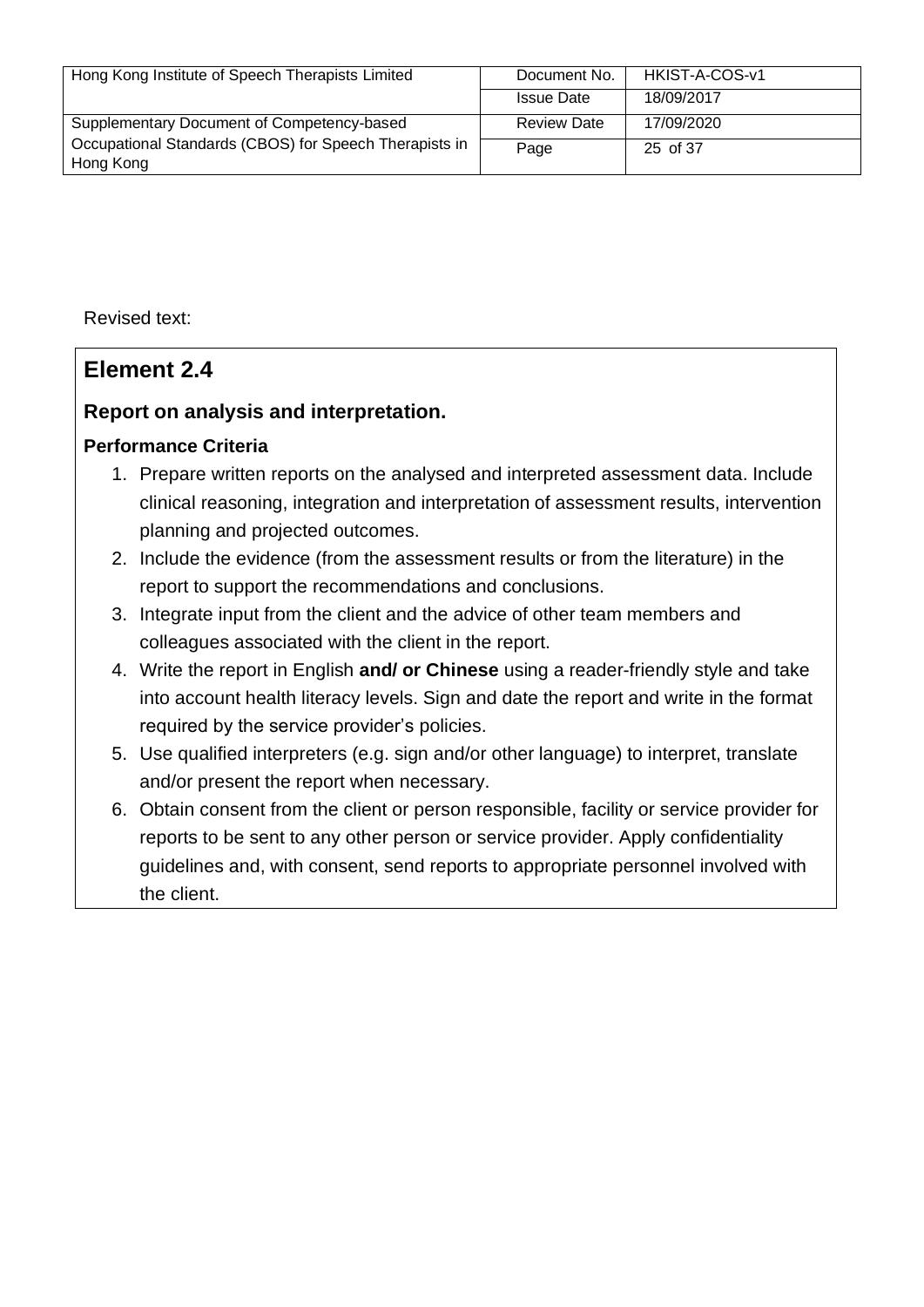| Hong Kong Institute of Speech Therapists Limited       | Document No.       | HKIST-A-COS-v1 |
|--------------------------------------------------------|--------------------|----------------|
|                                                        | <b>Issue Date</b>  | 18/09/2017     |
| Supplementary Document of Competency-based             | <b>Review Date</b> | 17/09/2020     |
| Occupational Standards (CBOS) for Speech Therapists in | Page               | 26 of 37       |
| Hong Kong                                              |                    |                |

## **The section of Element 2.5 on Page 18 of CBOS 2011 will be modified as follows:**

Original text:

# **Element 2.5**

# **Provide feedback on results of interpreted speech pathology assessments to the client and/or significant others and referral sources, and discuss management.**

## **Performance Criteria**

- 1. Determine the participants who need to be included in feedback. Give feedback in a written and/or oral form using all means to enhance communication and using language modified according to the client's background (using generic competencies, refer to COMPASS®).
- 2. Check accuracy of the assessment results against the client's perceptions and address differences with the aim of reaching a common understanding.
- 3. In consultation with the client and/or significant others and the original referral source, make referrals for further assessment or intervention.
- 4. With the consent of the client, convey the results of the assessment back to the referral source via verbal and/or written report.
- 5. Present intervention options, taking into account the client's assessed communication and swallowing abilities, and goals with respect to quality of life and participation (ICF). Choose the most appropriate option in collaboration with the client and/or significant other.

Revised text:

# **Element 2.5**

**Provide feedback on results of interpreted speech therapy assessments to the client and/or significant others and referral sources, and discuss management.**

#### **Performance Criteria**

**1.** Determine the participants who need to be included in feedback. Give feedback in a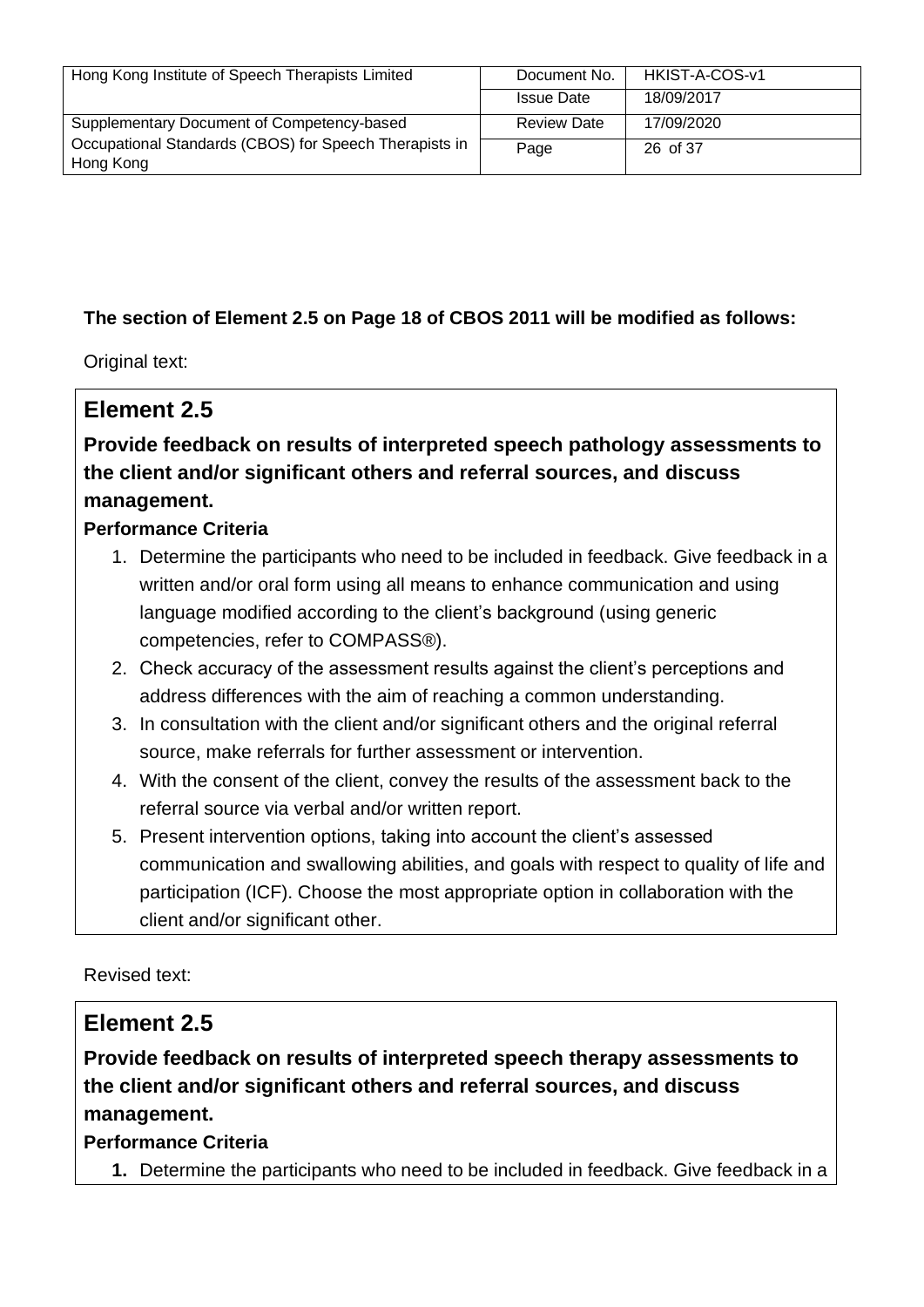| Hong Kong Institute of Speech Therapists Limited                    | Document No.       | HKIST-A-COS-v1 |
|---------------------------------------------------------------------|--------------------|----------------|
|                                                                     | <b>Issue Date</b>  | 18/09/2017     |
| Supplementary Document of Competency-based                          | <b>Review Date</b> | 17/09/2020     |
| Occupational Standards (CBOS) for Speech Therapists in<br>Hong Kong | Page               | 27 of 37       |

written and/or oral form using all means to enhance communication and using language modified according to the client's background (using generic **competencies).**

- 2. Check accuracy of the assessment results against the client's perceptions and address differences with the aim of reaching a common understanding.
- 3. In consultation with the client and/or significant others and the original referral source, make referrals for further assessment or intervention.
- 4. With the consent of the client, convey the results of the assessment back to the referral source via verbal and/or written report.
- 5. Present intervention options, taking into account the client's assessed communication and swallowing abilities, and goals with respect to quality of life and participation (ICF). Choose the most appropriate option in collaboration with the client and/or significant other.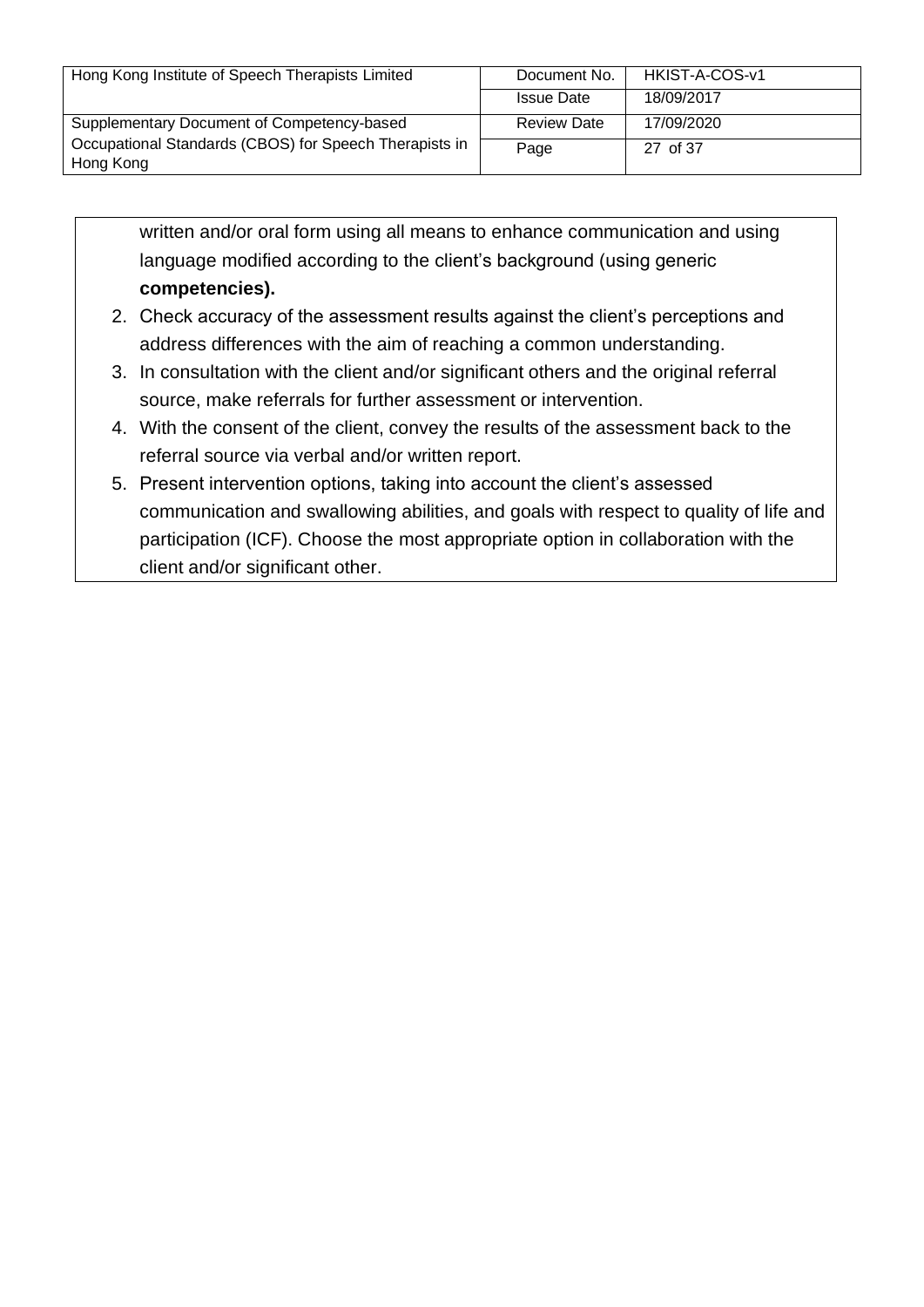| Hong Kong Institute of Speech Therapists Limited       | Document No.       | HKIST-A-COS-v1 |
|--------------------------------------------------------|--------------------|----------------|
|                                                        | <b>Issue Date</b>  | 18/09/2017     |
| Supplementary Document of Competency-based             | <b>Review Date</b> | 17/09/2020     |
| Occupational Standards (CBOS) for Speech Therapists in | Page               | 28 of 37       |
| Hong Kong                                              |                    |                |

#### **The section of Element 3.1 on Page 20 of CBOS 2011 will be modified as follows:**

Original text:

#### **Cues for this element**

Relevant fields from which to obtain additional information:

- audiology
- genetics
- neurology
- psychology
- medicine
- pharmacy
- psychiatry
- gerontology.

Revised text:

#### **Cues for this element**

Relevant fields from which to obtain additional information:

- **education**
- audiology
- genetics
- neurology
- psychology
- medicine
- pharmacy
- psychiatry
- gerontology.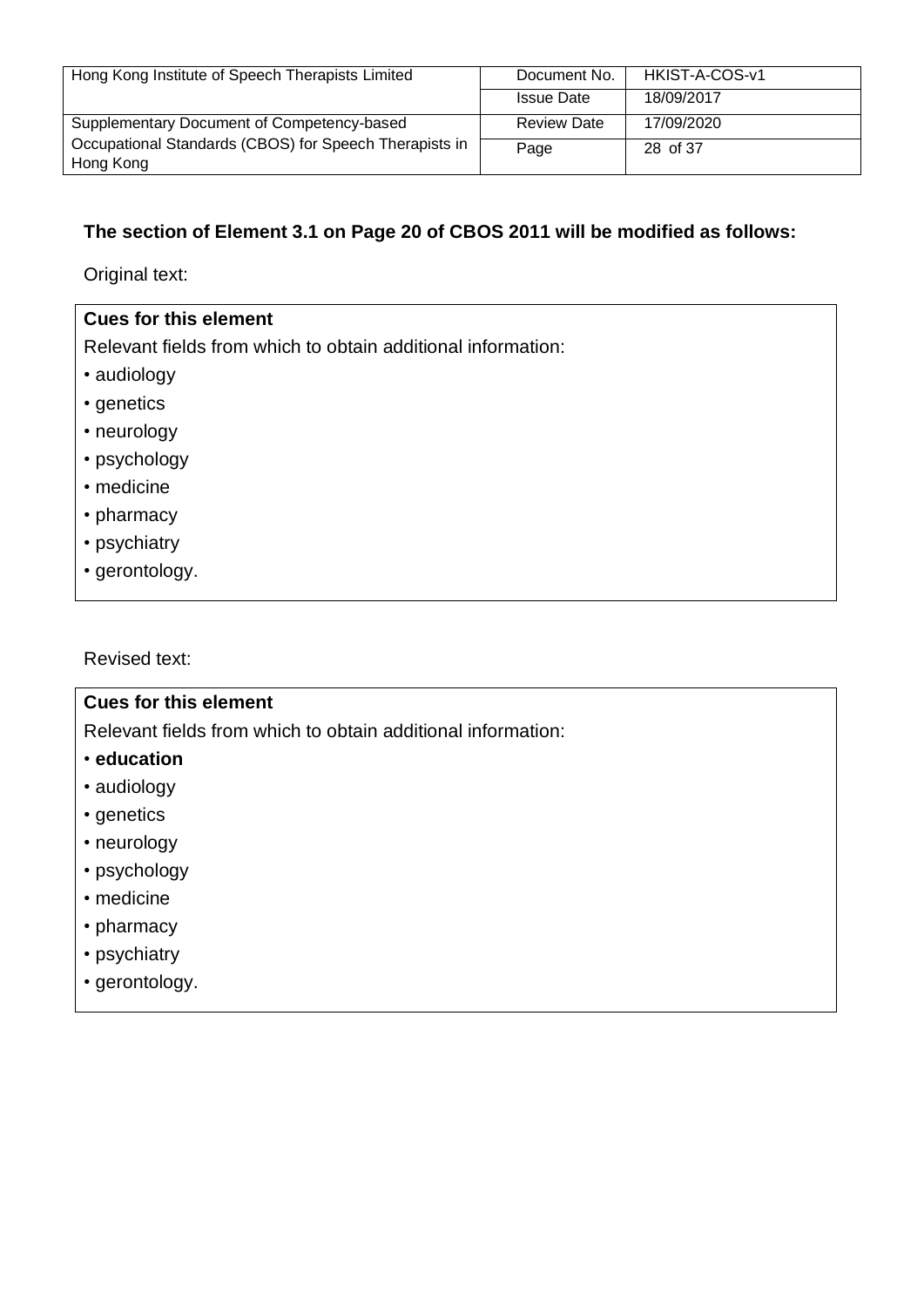| Hong Kong Institute of Speech Therapists Limited                    | Document No.       | HKIST-A-COS-v1 |
|---------------------------------------------------------------------|--------------------|----------------|
|                                                                     | <b>Issue Date</b>  | 18/09/2017     |
| Supplementary Document of Competency-based                          | <b>Review Date</b> | 17/09/2020     |
| Occupational Standards (CBOS) for Speech Therapists in<br>Hong Kong | Page               | 29 of 37       |

## **The section of Element 3.5 on Page 20 of CBOS 2011 will be modified as follows:**

Original text:

#### **Cues for this element**

Examples of speech pathology interventions:

- individual or group speech pathology intervention carried out by the speech pathologist
- individual or group speech pathology intervention planned and supervised by the speech pathologist and carried out by a speech pathology assistant (e.g. allied health or teacher)

• curriculum adaptation for students at school with speech, language and/or literacy difficulties

• the education of parents, carers and/or significant others to deliver an intervention for communication disorders

• providing a program targeting speech and/or language difficulties to be implemented in the

home

- a speech pathology program implemented within an educational or aged care facility
- referral of the client's family or carers to a support group
- monitoring 'at-risk' clients through review
- collaborative program delivered within the classroom with a teacher.

Revised text:

#### **Cues for this element**

Examples of **speech therapy** interventions:

• individual or group **speech therapy** intervention carried out by the speech **therapist**

• individual or group **speech therapy** intervention planned and supervised by the **speech therapist** and carried out by **collaborators**.

• curriculum adaptation for students at school with speech, language and/or literacy difficulties

• the education of parents, carers and/or significant others to deliver an intervention for communication disorders

• providing a program targeting speech and/or language difficulties to be implemented in the

home

• a **speech therapy** program implemented within an educational or aged care facility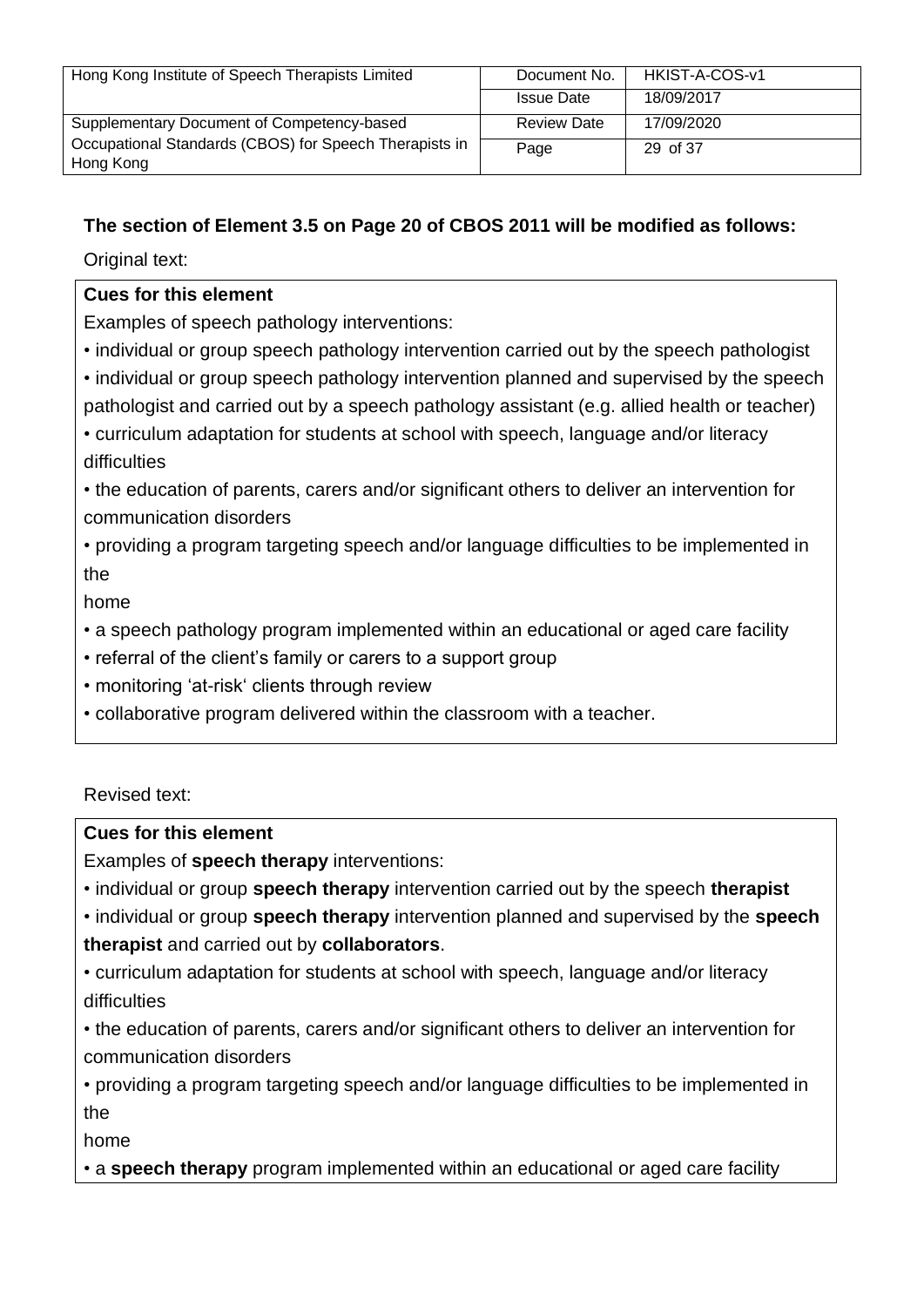| Hong Kong Institute of Speech Therapists Limited                    | Document No.       | HKIST-A-COS-v1 |
|---------------------------------------------------------------------|--------------------|----------------|
|                                                                     | <b>Issue Date</b>  | 18/09/2017     |
| Supplementary Document of Competency-based                          | <b>Review Date</b> | 17/09/2020     |
| Occupational Standards (CBOS) for Speech Therapists in<br>Hong Kong | Page               | 30 of 37       |

- referral of the client's family or carers to a support group
- monitoring 'at-risk' clients through review
- collaborative program delivered within the classroom with a teacher.

## **The section of Element 3.7 on Page 23 of CBOS 2011 will be modified as follows:**

Original text:

## **Element 3.7**

# **Document speech pathology intervention plans, goals and outcome measurement.**

#### **Performance Criteria**

- 1. Document plans for intervention, therapy goals, measurement of outcomes and the rationale for decisions in speech pathology client records and/or the service provider's general records, in plain English, and in accordance with the service provider's policy and quality management guidelines.
- 2. On discharge, or when speech pathology intervention is not indicated, follow the service provider's policies and quality management guidelines for documentation.
- 3. Obtain consent from the client or guardian for information to be released to any person, in

accordance with Speech Pathology Australia's Code of Ethics and any applicable freedom of information and privacy legislation.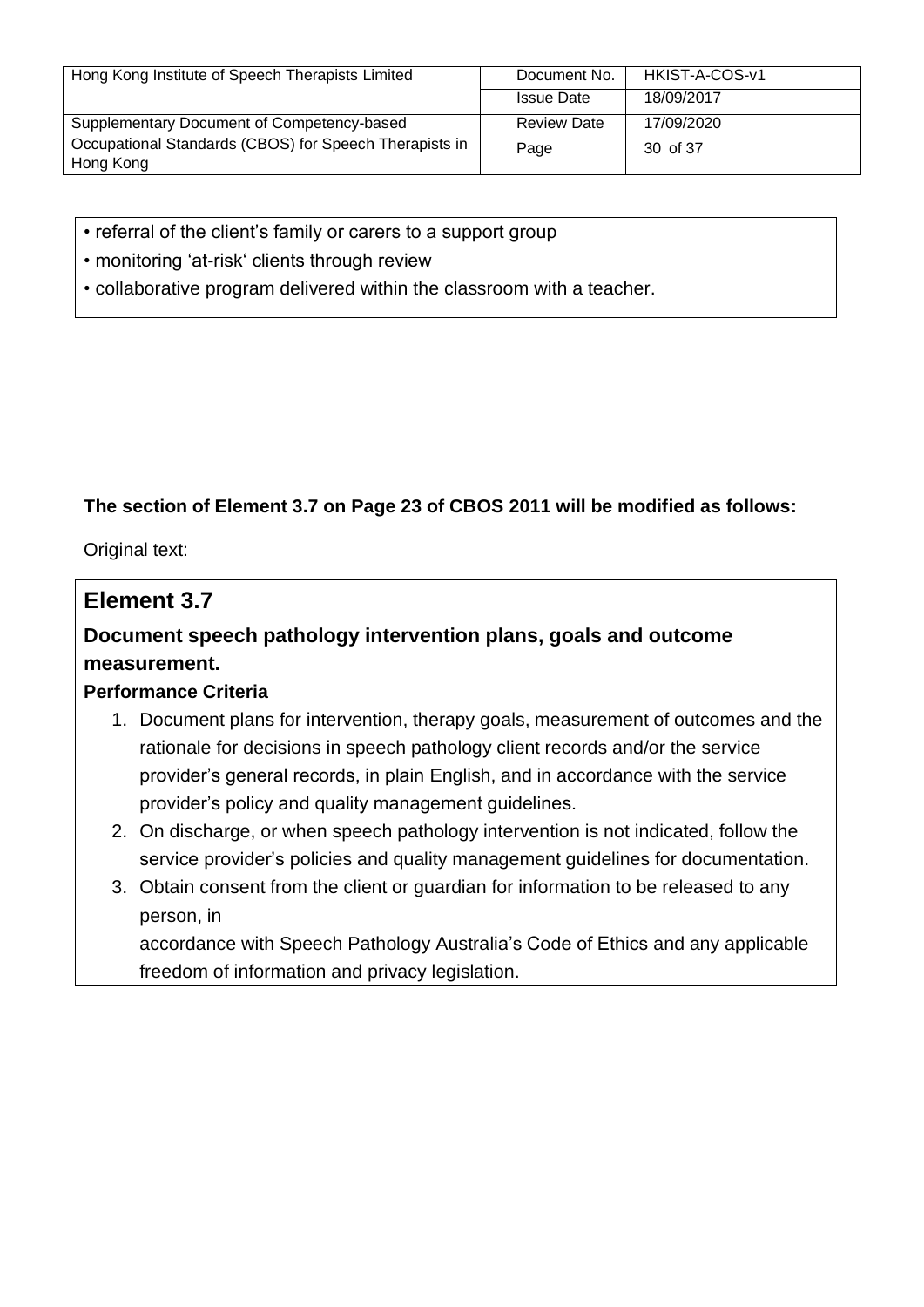| Hong Kong Institute of Speech Therapists Limited       | Document No.       | HKIST-A-COS-v1 |
|--------------------------------------------------------|--------------------|----------------|
|                                                        | <b>Issue Date</b>  | 18/09/2017     |
| Supplementary Document of Competency-based             | <b>Review Date</b> | 17/09/2020     |
| Occupational Standards (CBOS) for Speech Therapists in | Page               | 31 of 37       |
| Hong Kong                                              |                    |                |

Revised text:

# **Element 3.7 Document speech therapy intervention plans, goals and outcome measurement.**

## **Performance Criteria**

- 1. Document plans for intervention, therapy goals, measurement of outcomes and the rationale for decisions in **speech therapy** client records and/or the service provider's general records, **in English and/or Chinese**, and in accordance with the service provider's policy and quality management guidelines.
- 2. On discharge, or when **speech therapy** intervention is not indicated, follow the service provider's policies and quality management guidelines for documentation.
- 3. Obtain consent from the client or guardian for information to be released to any person, in accordance with **HKIST's** Code of **Practice** and any applicable freedom of information and privacy legislation.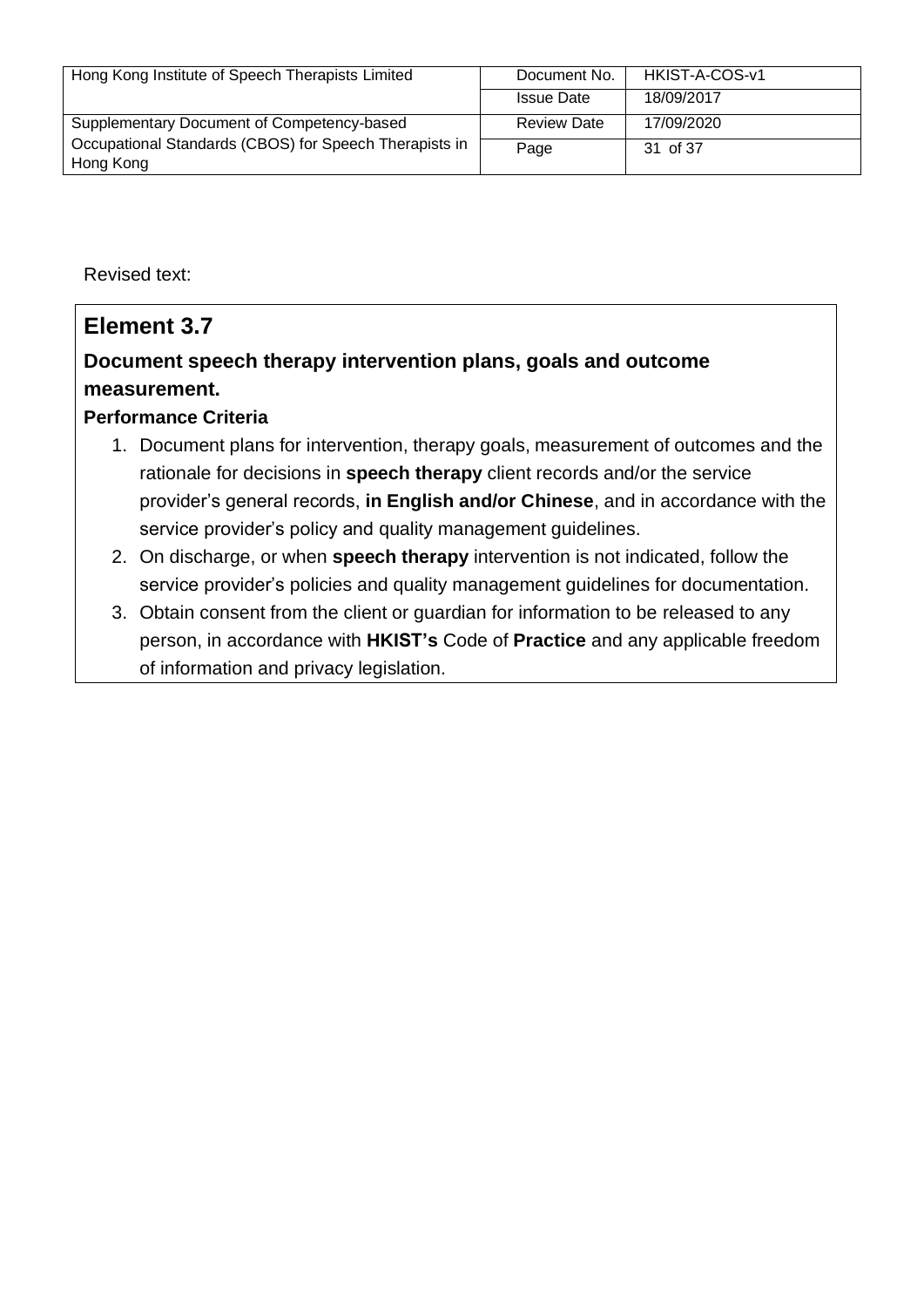| Hong Kong Institute of Speech Therapists Limited       | Document No.       | HKIST-A-COS-v1 |
|--------------------------------------------------------|--------------------|----------------|
|                                                        | <b>Issue Date</b>  | 18/09/2017     |
| Supplementary Document of Competency-based             | <b>Review Date</b> | 17/09/2020     |
| Occupational Standards (CBOS) for Speech Therapists in | Page               | 32 of 37       |
| Hong Kong                                              |                    |                |

## **The section of Cue for Element 4.2 on Page 26 of CBOS 2011 will be modified as follows:**

Original text:

Community support groups and professional networks:

- Speakeasy Association
- Headway Australia
- Autism Associations in each state
- Down syndrome Associations
- Alzheimer's Australia
- Cleft Pals Connect Groups.

#### *Revised text:*

Community support groups and professional networks:

- **• Alliance for Patients' Mutual Help Organizations**
- **• Hong Kong Association for Cleft Lip and Palate**
- **• Hong Kong Association for Specific Learning Disabilities**
- **• Hong Kong Parents Association for the Hearing Impaired**
- **• Hong Kong Association for Parents of Persons with Physical Disabilities**
- **Neuro United**
- **The New Voice Club of Hong Kong**
- **• Society for the Welfare of the Autistic Persons**
- **Hong Kong Stroke Society**
- **• The Association of Parents of the Severely Mentally Handicapped**
- **• The Hong Kong Down Syndrome Association**
- **• The Hong Kong Joint Council of Parents of the Mentally Handicapped**
- **• The Intellectually Disabled Education And Advocacy League (IDEAL)**
- **• The Parent Association of Autistic Children in Mainstream Education**
- **• The Parents' Association of Pre-school Handicapped Children**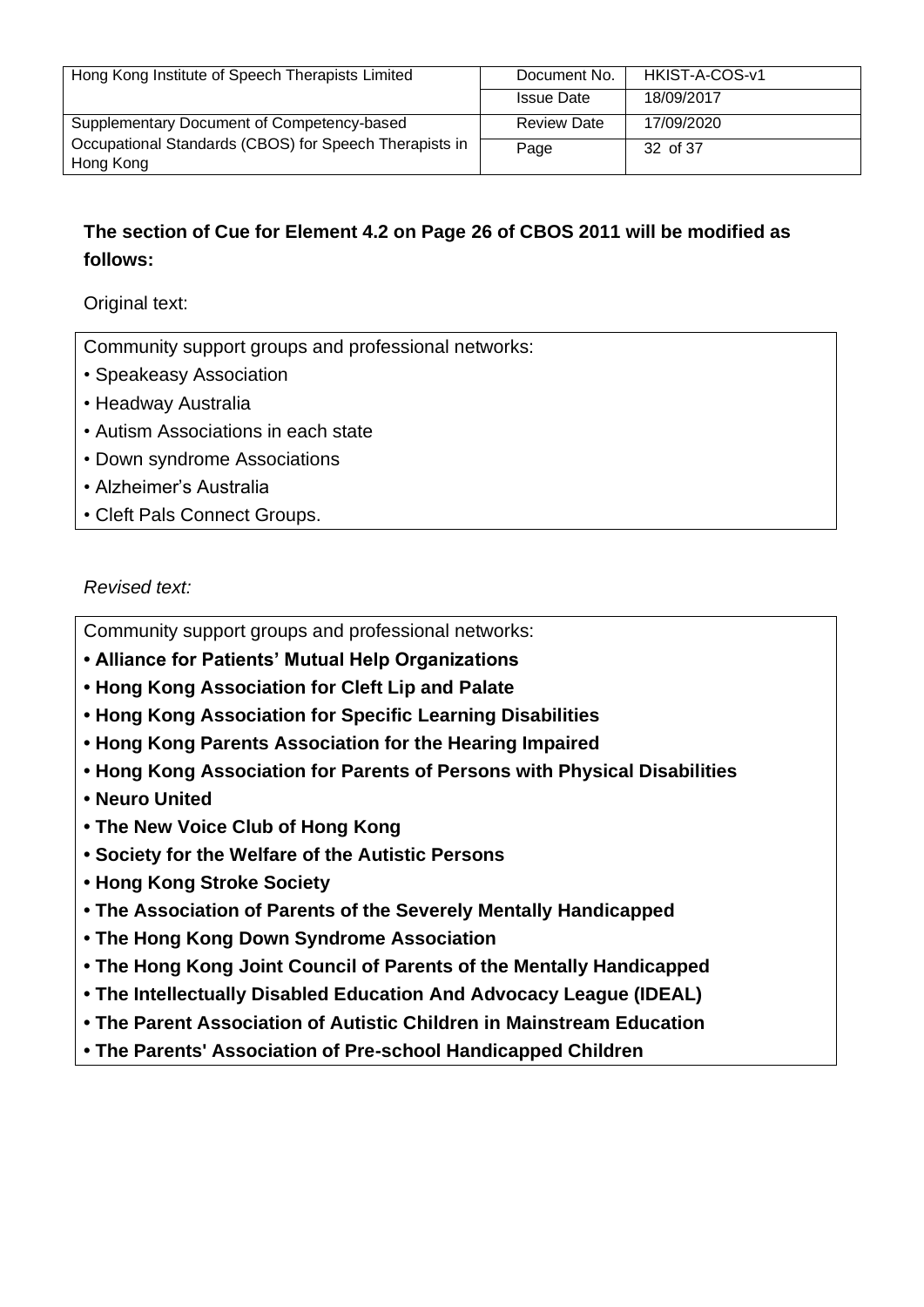| Hong Kong Institute of Speech Therapists Limited       | Document No.       | HKIST-A-COS-v1 |
|--------------------------------------------------------|--------------------|----------------|
|                                                        |                    |                |
|                                                        | <b>Issue Date</b>  | 18/09/2017     |
|                                                        |                    |                |
| Supplementary Document of Competency-based             | <b>Review Date</b> | 17/09/2020     |
|                                                        |                    |                |
| Occupational Standards (CBOS) for Speech Therapists in |                    |                |
|                                                        | Page               | 33 of 37       |
| Hong Kong                                              |                    |                |
|                                                        |                    |                |

## **The section of Cue for Element 4.5 on Page 27 of CBOS 2011 will be modified as follows:**

Original text:

#### **Cues for this element**

An awareness of:

• the necessity for a focus on educational outcomes and curriculum focused interventions in educational contexts

• specific disability legislation and its relation to speech pathology in disability services

• a focus on screening programs and/or community based prevention packages in the delivery of

community services

• the role of auxiliary staff in mealtime management in aged care facilities and disability services.

Revised text:

#### **Cues for this element**

An awareness of:

• the necessity for a focus on educational outcomes and curriculum focused interventions in

educational contexts

• specific disability legislation and its relation to **speech therapy** in disability services

• a focus on screening programs and/or community based prevention packages in the delivery of

community services

• the role of **supporting** staff in mealtime management in aged care facilities and disability services.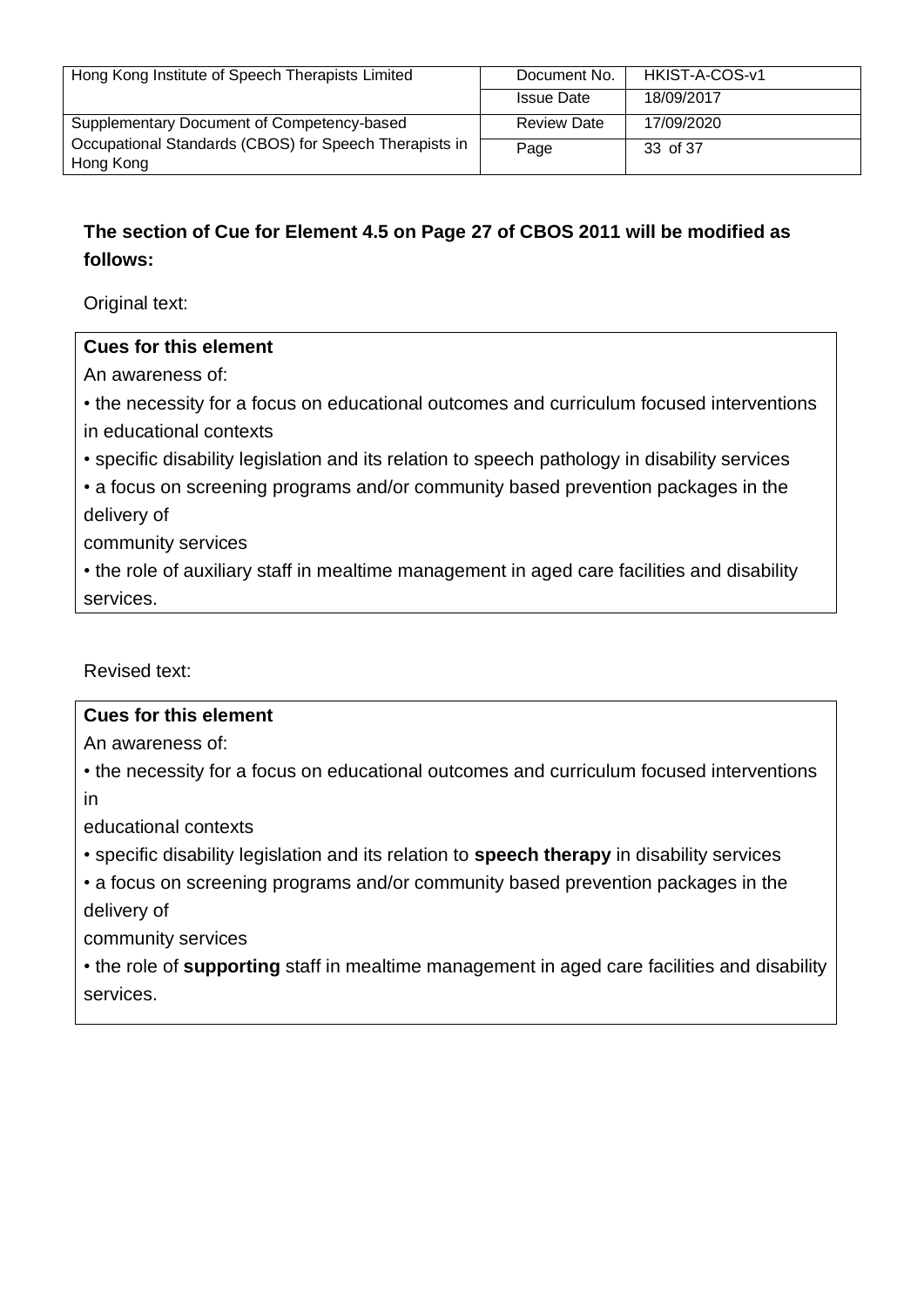| Hong Kong Institute of Speech Therapists Limited       | Document No.       | HKIST-A-COS-v1 |
|--------------------------------------------------------|--------------------|----------------|
|                                                        | <b>Issue Date</b>  | 18/09/2017     |
| Supplementary Document of Competency-based             | <b>Review Date</b> | 17/09/2020     |
| Occupational Standards (CBOS) for Speech Therapists in | Page               | 34 of 37       |
| Hong Kong                                              |                    |                |

## **The section of Cue for Element 5.1 on Page 29 of CBOS 2011 will be modified as follows:**

Original text:

#### **Cues for this element**

Relevant policies and procedures:

- equity and equal opportunity policies
- occupational health and safety regulations
- freedom of information legislation
- confidentiality and privacy policies
- quality management policy
- clinical pathway procedures
- procedures for dealing with medical and/or educational records
- policies on internet use
- incident reports
- funding policies
- client's entitlements
- grievance policies
- performance appraisal mechanisms.

Revised text:

#### **Cues for this element**

Relevant policies and procedures:

- equity and equal opportunity policies
- occupational health and safety regulations
- confidentiality and privacy policies
- quality management policy
- clinical pathway procedures
- procedures for dealing with medical and/or educational records
- incident reports
- performance appraisal mechanisms.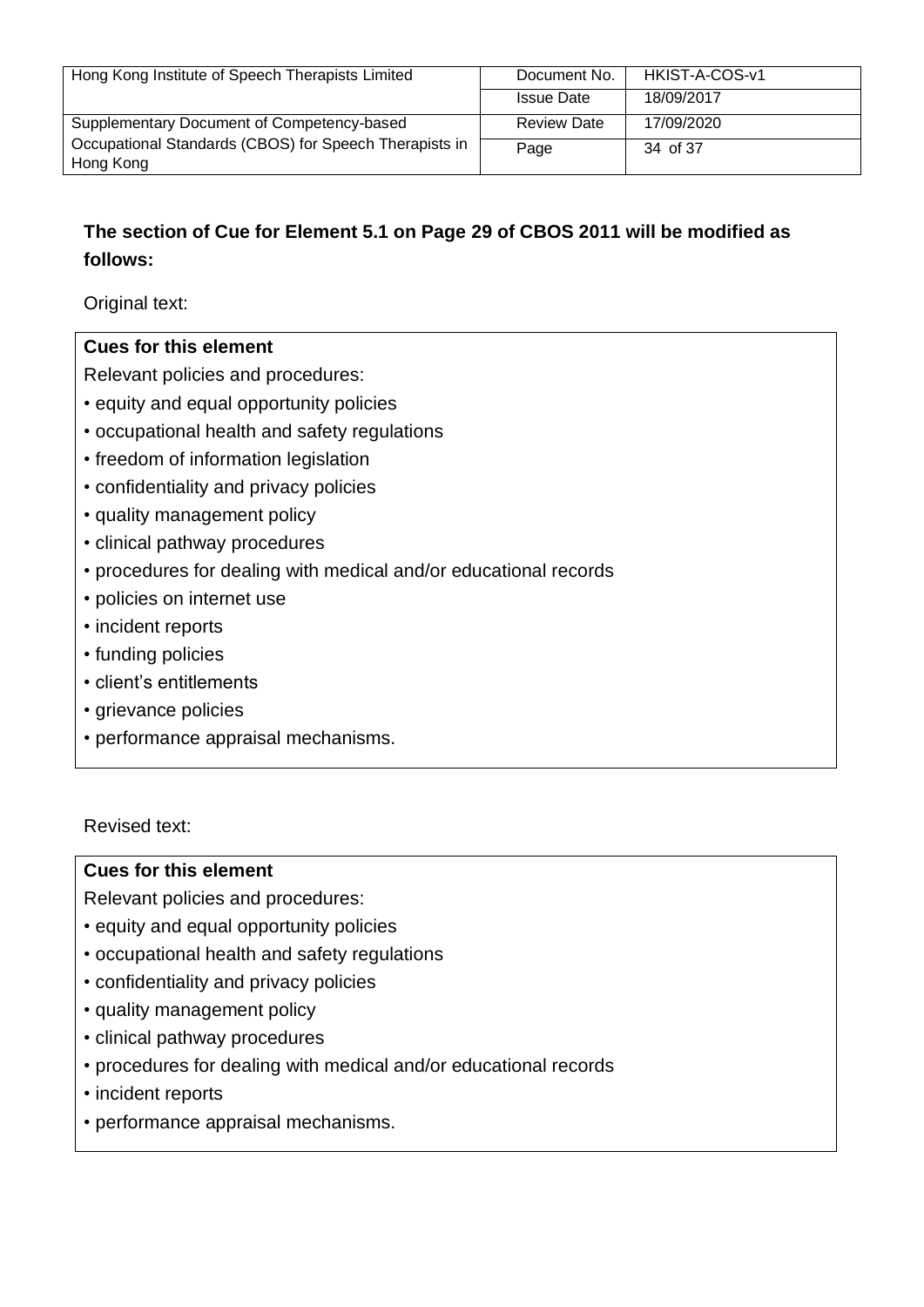| Hong Kong Institute of Speech Therapists Limited       | Document No.       | HKIST-A-COS-v1 |
|--------------------------------------------------------|--------------------|----------------|
|                                                        | <b>Issue Date</b>  | 18/09/2017     |
| Supplementary Document of Competency-based             | <b>Review Date</b> | 17/09/2020     |
| Occupational Standards (CBOS) for Speech Therapists in | Page               | 35 of 37       |
| Hong Kong                                              |                    |                |

## **The section of Cue for Element 5.5 on Page 31 of CBOS 2011 will be modified as follows:**

Original text:

#### **Cues for this element**

Knowledge of professional networks:

- existing support networks within the service
- clinical and professional supervision from a senior speech pathologist within the service
- Speech Pathology Australia Mentoring Program
- special interest groups
- professional development activities
- external professional contacts with colleagues.

Revised text:

#### **Cues for this element**

Knowledge of professional networks:

- existing support networks within the service
- clinical and professional supervision from a senior **speech therapist** within the service
- special interest groups
- professional development activities
- external professional contacts with colleagues.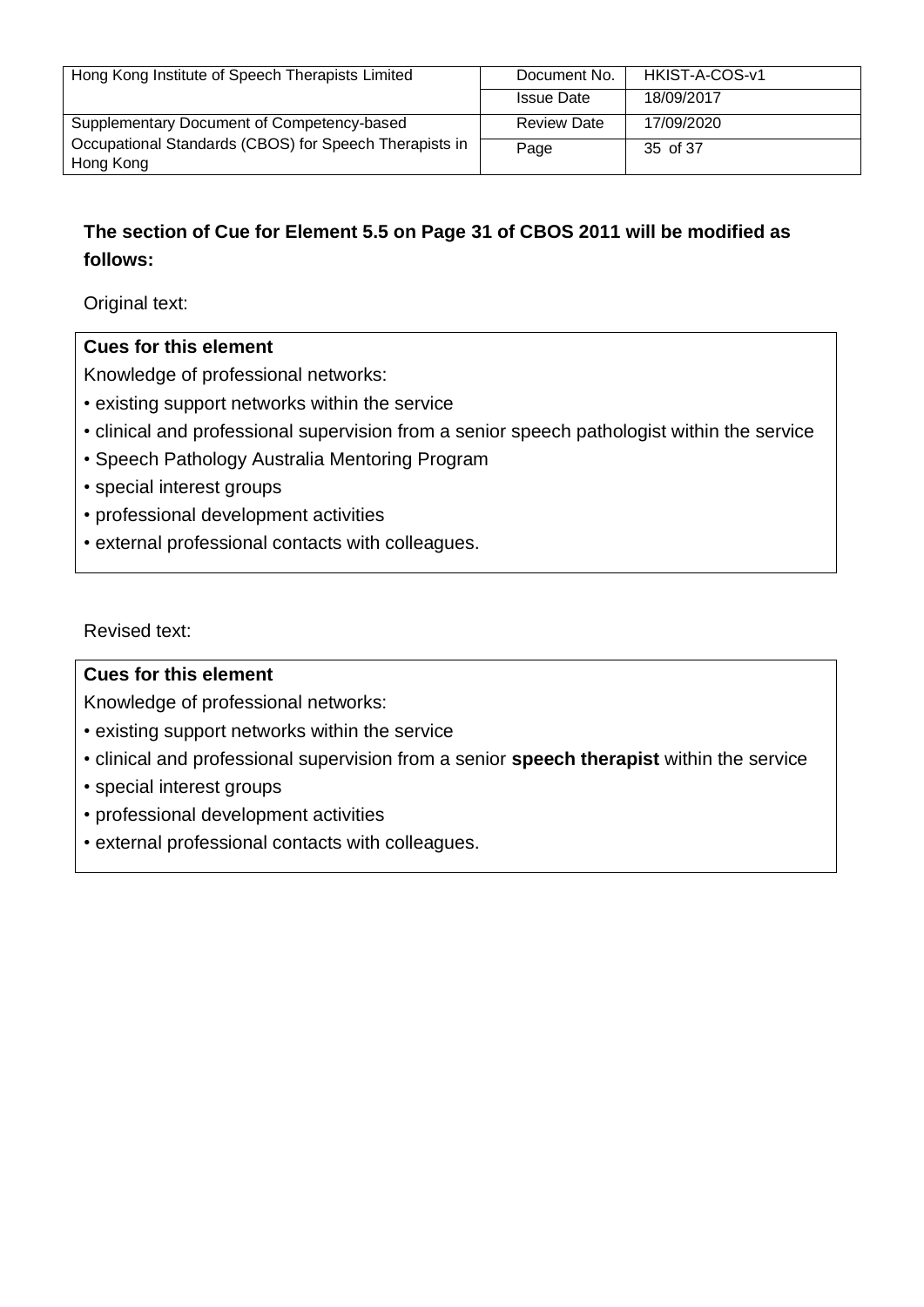| Hong Kong Institute of Speech Therapists Limited       | Document No.       | HKIST-A-COS-v1 |
|--------------------------------------------------------|--------------------|----------------|
|                                                        | <b>Issue Date</b>  | 18/09/2017     |
| Supplementary Document of Competency-based             | <b>Review Date</b> | 17/09/2020     |
| Occupational Standards (CBOS) for Speech Therapists in | Page               | 36 of 37       |
| Hong Kong                                              |                    |                |

## **The following section of Element 5.8 on Page 33 of CBOS 2011 will be deleted.**

# **Element 5.8**

## **Participate in and collaborate on the evaluation of speech pathology services.**

#### **Performance Criteria**

1. Demonstrate participation in service evaluation procedures in accordance with service provider's policies and procedures.

#### **Cues for this element**

See Element 4.3: Evaluation of intervention.

Knowledge of evaluation procedures with respect to:

- organisational reviews
- accreditation procedures
- quality programs
- performance appraisal procedures
- strategic planning processes.